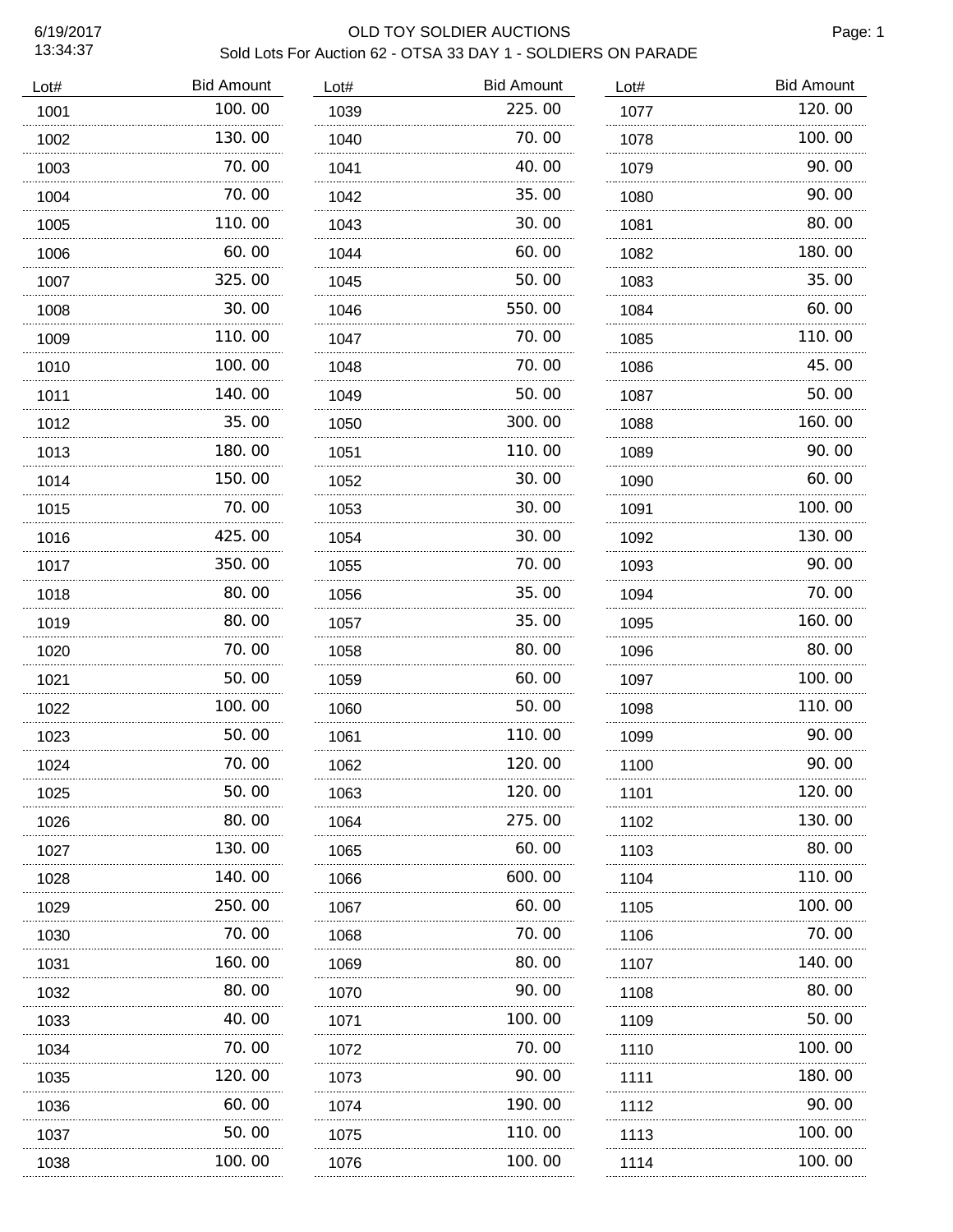| Lot# | <b>Bid Amount</b> | Lot# | <b>Bid Amount</b> | Lot# | <b>Bid Amount</b> |
|------|-------------------|------|-------------------|------|-------------------|
| 1115 | 20.00             | 1153 | 35.00             | 1191 | 50.00             |
| 1116 | 35.00             | 1154 | 20,00             | 1192 | 100.00            |
| 1117 | 25.00             | 1155 | 20.00             | 1193 | 45.00             |
| 1118 | 10.00             | 1156 | 15.00             | 1194 | 25.00             |
| 1119 | 30.00             | 1157 | 40.00             | 1195 | 20.00             |
| 1120 | 50.00             | 1158 | 20.00             | 1196 | 110.00            |
| 1121 | 100.00            | 1159 | 30.00             | 1197 | 60.00             |
| 1122 | 20.00             | 1160 | 20.00             | 1198 | 60.00             |
| 1123 | 15.00<br>.        | 1161 | 25.00             | 1199 | 25.00             |
| 1124 | 25.00             | 1162 | 30.00             | 1200 | 60.00             |
| 1125 | 35.00             | 1163 | 30.00             | 1201 | 45.00             |
| 1126 | 40.00             | 1164 | 90.00             | 1202 | 60.00             |
| 1127 | 35.00             | 1165 | 100.00            | 1203 | 100.00            |
| 1128 | 15.00             | 1166 | 80.00             | 1204 | 170.00            |
| 1129 | 25.00             | 1167 | 50.00             | 1205 | 80.00             |
| 1130 | 45.00             | 1168 | 50.00             | 1206 | 60.00             |
| 1131 | 25.00             | 1169 | 70.00             | 1207 | 60.00             |
| 1132 | 25.00             | 1170 | 110.00            | 1208 | 50.00             |
| 1133 | 25.00             | 1171 | 45.00             | 1209 | 475.00            |
| 1134 | 30.00             | 1172 | 100.00            | 1210 | 70.00             |
| 1135 | 30.00             | 1173 | 100.00            | 1211 | 80.00             |
| 1136 | 30.00             | 1174 | 45.00             | 1212 | 225.00            |
| 1137 | 20.00             | 1175 | 80.00             | 1213 | 200.00            |
| 1138 | 35.00             | 1176 | 225.00            | 1214 | 70.00             |
| 1139 | 30.00             | 1177 | 45.00             | 1215 | 80.00             |
| 1140 | 25.00             | 1178 | 120.00            | 1216 | 180.00            |
| 1141 | 25.00             | 1179 | 120.00            | 1217 | 225.00            |
| 1142 | 35.00             | 1180 | 160.00            | 1218 | 225.00            |
| 1143 | 60.00             | 1181 | 180.00            | 1219 | 225.00            |
| 1144 | 15. 00            | 1182 | 150.00            | 1220 | 110.00            |
| 1145 | 20.00<br>.        | 1183 | 60. 00            | 1221 | 180.00            |
| 1146 | 25.00             | 1184 | 80.00             | 1222 | 225.00            |
| 1147 | 35.00             | 1185 | 100.00            | 1223 | 90.00             |
| 1148 | 50.00             | 1186 | 80.00             | 1224 | 35.00             |
| 1149 | 50.00             | 1187 | 120.00            | 1225 | 35.00             |
| 1150 | 50.00             | 1188 | 50.00             | 1226 | 35.00             |
| 1151 | 45.00             | 1189 | 225.00            | 1227 | 35.00             |
| 1152 | 35.00             | 1190 | 20.00             | 1228 | 150. 00           |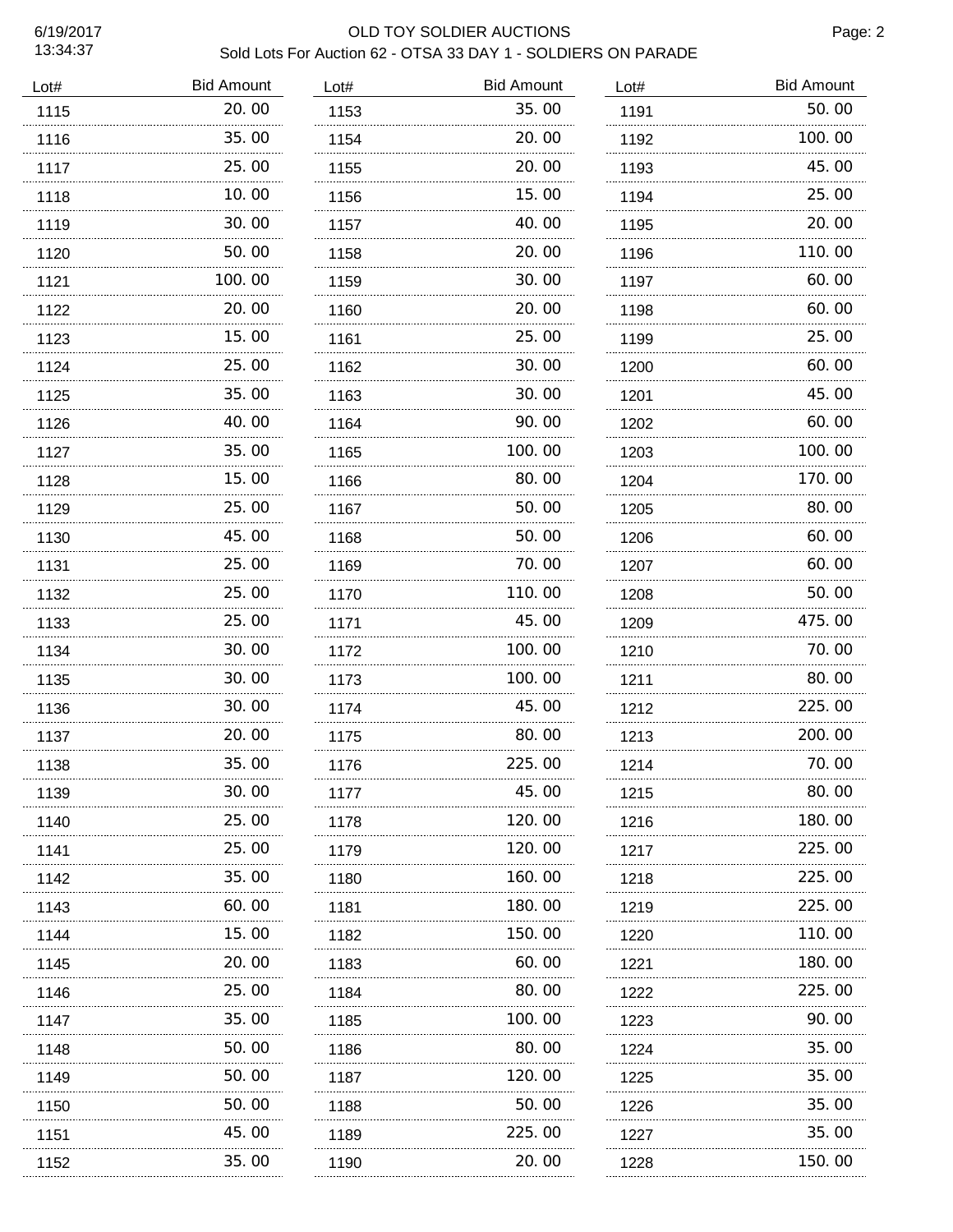÷.

 $\ddot{\phantom{a}}$ ü, ă,  $\sim$  $\ldots$ 

| Lot# | <b>Bid Amount</b> | Lot# | <b>Bid Amount</b> | Lot# | <b>Bid Amount</b> |
|------|-------------------|------|-------------------|------|-------------------|
| 1229 | 160.00            | 1267 | 80.00             | 1305 | 160.00            |
| 1230 | 150.00            | 1268 | 110.00            | 1306 | 160.00            |
| 1231 | 50.00             | 1269 | 50.00             | 1307 | 70.00             |
| 1232 | 40.00             | 1270 | 100.00            | 1308 | 50.00             |
| 1233 | 45.00             | 1271 | 60.00             | 1309 | 35.00             |
| 1234 | 40.00             | 1272 | 50.00             | 1310 | 15.00             |
| 1235 | 40.00             | 1273 | 90.00             | 1311 | 130.00            |
| 1236 | 80.00             | 1274 | 90.00             | 1312 | 60.00             |
| 1237 | 35.00             | 1275 | 25.00             | 1313 | 250.00            |
| 1238 | 15.00             | 1276 | 425.00            | 1314 | 70.00             |
| 1239 | 50.00             | 1277 | 35,00             | 1315 | 25.00             |
| 1240 | 30.00             | 1278 | 50.00             | 1316 | 180.00            |
| 1241 | .<br>40.00        | 1279 | 110.00            | 1317 | 120.00            |
| 1242 | 50.00             | 1280 | 110.00            | 1318 | 35.00             |
| 1243 | 100.00            | 1281 | 35.00             | 1319 | 100.00            |
| 1244 | 30.00             | 1282 | 25,00             | 1320 | 100.00            |
| 1245 | 35.00             | 1283 | 60.00             | 1321 | 325.00            |
| 1246 | 170.00            | 1284 | 40.00             | 1322 | 50.00             |
| 1247 | 120.00            | 1285 | 25.00             | 1323 | 120.00            |
| 1248 | 50.00             | 1286 | 35.00             | 1324 | 45.00             |
| 1249 | 40.00             | 1287 | 25.00             | 1325 | 130.00            |
| 1250 | 45.00             | 1288 | 25.00             | 1326 | 300.00            |
| 1251 | 25.00             | 1289 | 100.00            | 1327 | 225.00            |
| 1252 | 25.00             | 1290 | 100.00            | 1328 | 90.00             |
| 1253 | 20.00             | 1291 | 60.00             | 1329 | 80.00             |
| 1254 | 20.00             | 1292 | 50.00             | 1330 | 90.00             |
| 1255 | 20.00             | 1293 | 120.00            | 1331 | 60.00             |
| 1256 | 20.00             | 1294 | 120.00            | 1332 | 30.00             |
| 1257 | 20.00             | 1295 | 130.00            | 1333 | 15.00             |
| 1258 | 20.00             | 1296 | 60.00             | 1334 | 35.00             |
| 1259 | 20.00             | 1297 | 110.00            | 1335 | 50.00             |
| 1260 | 250. 00           | 1298 | 130. 00           | 1336 | 250.00            |
| 1261 | .<br>130.00       | 1299 | .<br>80.00        | 1337 | 250.00            |
| 1262 | .<br>60.00        | 1300 | 170.00            | 1338 | 300.00            |
| 1263 | 40.00             | 1301 | 70.00             | 1339 | 275.00            |
| 1264 | 160.00            | 1302 | 60.00             | 1340 | 300.00            |
| 1265 | 40.00             | 1303 | 50.00             | 1341 | 120.00            |
| 1266 | 45.00             | 1304 | 60.00             | 1342 | 40.00             |
|      |                   |      |                   |      |                   |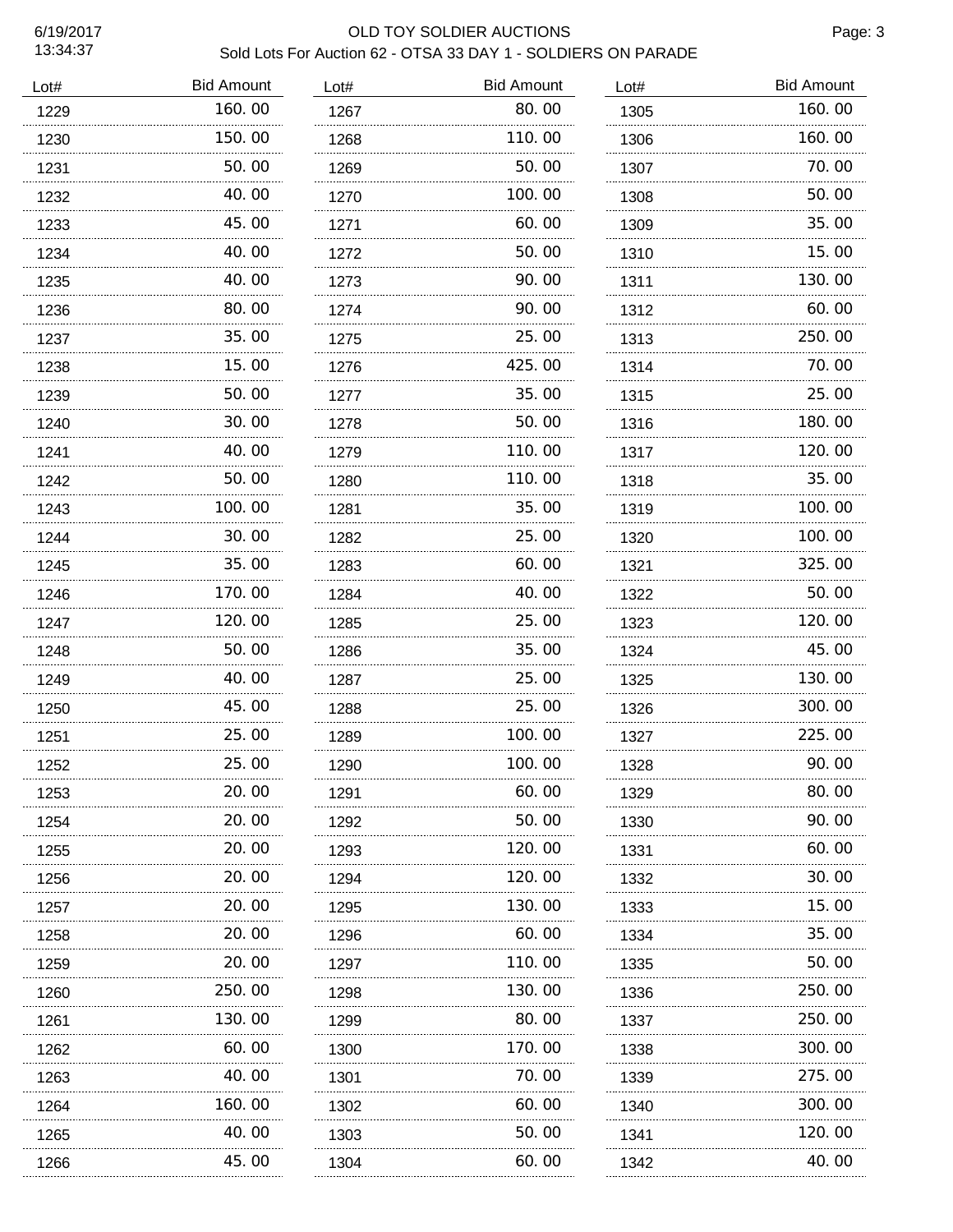$\ddotsc$ 

| Lot# | <b>Bid Amount</b> | Lot# | <b>Bid Amount</b> | Lot# | <b>Bid Amount</b> |
|------|-------------------|------|-------------------|------|-------------------|
| 1343 | 70.00             | 1381 | 160.00            | 1422 | 225.00            |
| 1344 | 45.00             | 1382 | 100.00            | 1423 | 60.00             |
| 1345 | 40.00             | 1383 | 100.00            | 1424 | 80.00             |
| 1346 | 25.00             | 1384 | 45.00             | 1425 | 90.00             |
| 1347 | 60.00             | 1385 | 50.00             | 1426 | 100.00            |
| 1348 | 110.00            | 1386 | 90.00             | 1427 | 80.00             |
| 1349 | 50.00             | 1387 | 90.00             | 1428 | 80.00             |
| 1350 | 70. 00            | 1388 | 45.00             | 1429 | 100.00            |
| 1351 | 50.00             | 1389 | 100. 00           | 1430 | 100.00            |
| 1352 | 80.00             | 1390 | 120.00            | 1431 | 160.00            |
| 1353 | 70.00             | 1391 | 90.00             | 1432 | 80.00             |
| 1354 | 300.00            | 1392 | 80.00             | 1433 | 60.00             |
| 1355 | 200.00            | 1393 | 60.00             | 1434 | 150.00            |
| 1356 | 60.00             | 1394 | 70.00             | 1435 | 150.00            |
| 1357 | 110.00            | 1395 | 60.00             | 1436 | 90.00             |
| 1358 | 100.00            | 1396 | 90.00             | 1437 | 90.00             |
| 1359 | 225.00            | 1397 | 150.00            | 1438 | 150.00            |
| 1360 | 25.00             | 1398 | 90.00             | 1439 | 130.00            |
| 1361 | 25.00             | 1399 | 100.00            | 1440 | 160.00            |
| 1362 | 5.00              | 1400 | 80.00             | 1441 | 130.00            |
| 1363 | 10.00             | 1401 | 70.00             | 1442 | 130.00            |
| 1364 | 25.00             | 1402 | 60.00             | 1443 | 80.00             |
| 1365 | 50.00             | 1403 | 100.00            | 1444 | 90.00             |
| 1366 | 50.00             | 1404 | 110.00            | 1445 | 130.00            |
| 1367 | 30. 00            | 1405 | 110.00            | 1446 | 90.00             |
| 1368 | 110.00            | 1406 | 70.00             | 1447 | 170.00            |
| 1369 | 90.00             | 1407 | 50. 00            | 1448 | 70.00             |
| 1370 | 550.00            | 1408 | 40.00             | 1449 | 90.00             |
| 1371 | 550.00            | 1409 | 90.00             | 1450 | 200.00            |
| 1372 | 650.00            | 1410 | 90.00             | 1451 | 90.00             |
| 1373 | 130. 00<br>.      | 1411 | 200. 00<br>.      | 1452 | 100. 00           |
| 1374 | 90.00             | 1412 | 80.00             | 1453 | 100.00            |
| 1375 | 70.00             | 1416 | 70.00             | 1454 | 80.00             |
| 1376 | 50.00             | 1417 | 35.00             | 1455 | 80.00             |
| 1377 | 60.00             | 1418 | 45.00             | 1456 | 90.00             |
| 1378 | 70.00             | 1419 | 70.00             | 1457 | 90.00             |
| 1379 | 80.00             | 1420 | 100. 00           | 1458 | 90.00             |
| 1380 | 50.00             | 1421 | 60.00             | 1459 | 80.00             |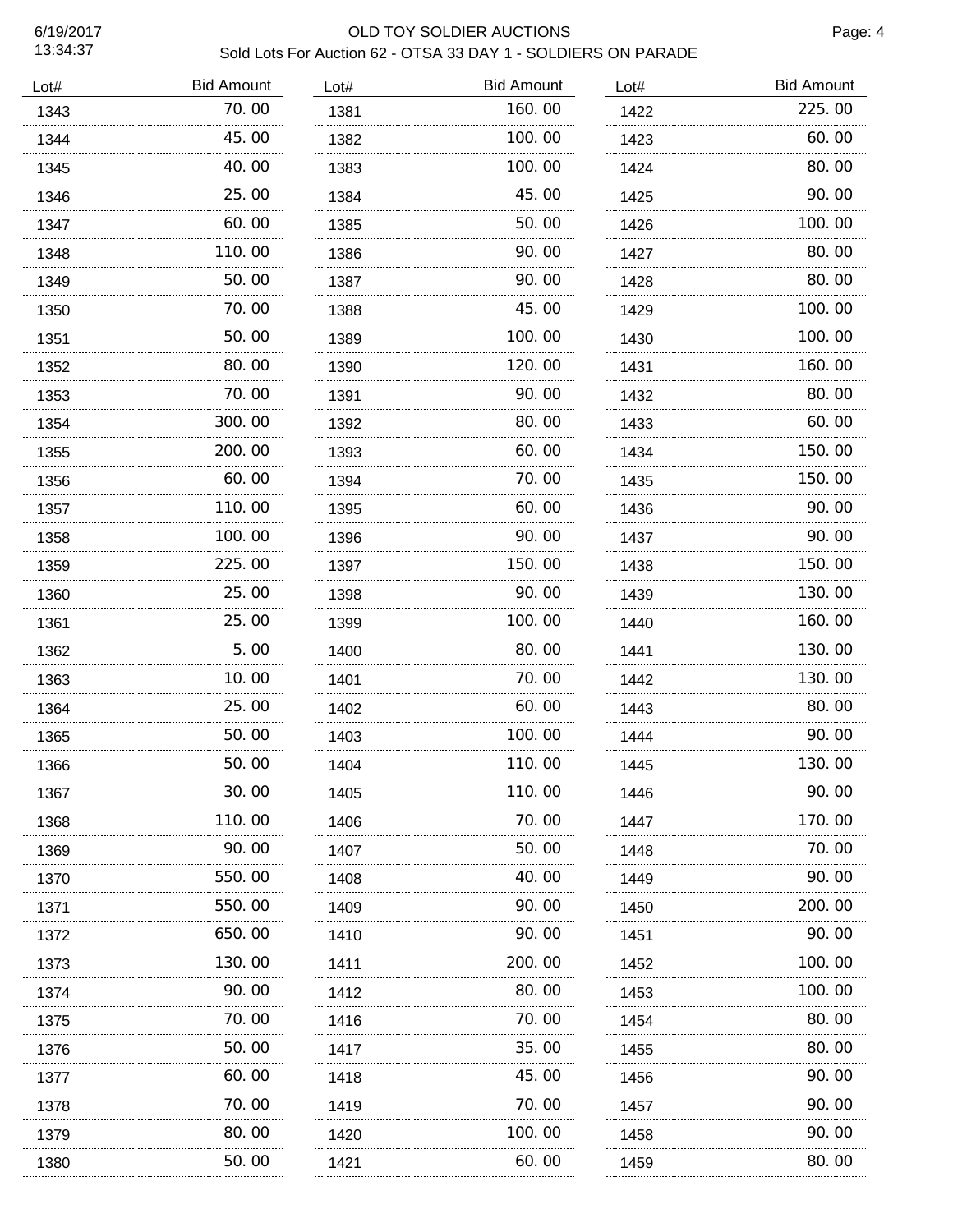| Lot# | <b>Bid Amount</b> | Lot# | <b>Bid Amount</b> | Lot# | <b>Bid Amount</b> |
|------|-------------------|------|-------------------|------|-------------------|
| 1460 | 110.00            | 1498 | 90.00             | 1536 | 70.00             |
| 1461 | 150.00            | 1499 | 200.00            | 1537 | 100.00            |
| 1462 | 250.00            | 1500 | 140.00            | 1538 | 70.00             |
| 1463 | 150.00            | 1501 | 90.00             | 1539 | 110.00            |
| 1464 | 170.00            | 1502 | 90.00             | 1540 | 100.00            |
| 1465 | 275.00            | 1503 | 80.00             | 1541 | 60.00             |
| 1466 | 70.00             | 1504 | 80.00             | 1542 | 375.00            |
| 1467 | 160.00            | 1505 | 100.00            | 1543 | 140.00            |
| 1468 | .<br>130.00       | 1506 | .<br>70.00        | 1544 | 600.00            |
| 1469 | 80.00             | 1507 | 70.00             | 1545 | 70.00             |
| 1470 | 140.00            | 1508 | 150.00            | 1546 | 450.00            |
| 1471 | 160.00            | 1509 | 70.00             | 1547 | 120.00            |
| 1472 | 100.00            | 1510 | 70.00             | 1548 | 450.00            |
| 1473 | 80.00             | 1511 | 70.00             | 1549 | 425.00            |
| 1474 | 110.00            | 1512 | 100.00            | 1550 | 70.00             |
| 1475 | 80.00             | 1513 | 70.00             | 1551 | 80.00             |
| 1476 | 60.00             | 1514 | 80.00             | 1552 | 325.00            |
| 1477 | 160.00            | 1515 | 90.00             | 1553 | 60.00             |
| 1478 | 140.00            | 1516 | 70.00             | 1554 | 400.00            |
| 1479 | 120.00            | 1517 | 60.00             | 1555 | 325.00            |
| 1480 | 140.00            | 1518 | 60.00             | 1556 | 1, 100.00         |
| 1481 | 160.00            | 1519 | 90.00             | 1557 | 275.00            |
| 1482 | 90.00             | 1520 | 150.00            | 1558 | 250.00            |
| 1483 | 80.00             | 1521 | 60.00             | 1559 | 60.00             |
| 1484 | 80.00             | 1522 | 100.00            | 1560 | 150.00            |
| 1485 | 100.00            | 1523 | 200.00            | 1561 | 110.00            |
| 1486 | 100.00            | 1524 | 110.00            | 1562 | 140.00            |
| 1487 | 80.00             | 1525 | 60.00             | 1563 | 100, 00           |
| 1488 | 70.00             | 1526 | 60.00             | 1564 | 325.00            |
| 1489 | 110. 00           | 1527 | 250.00            | 1565 | 50.00             |
| 1490 | .<br>130.00       | 1528 | .<br>110.00       | 1566 | 140.00            |
| 1491 | 50.00             | 1529 | 70.00             | 1567 | 130.00            |
| 1492 | 70.00             | 1530 | 70.00             | 1568 | 110.00            |
| 1493 | 120.00            | 1531 | 140.00            | 1569 | 90.00             |
| 1494 | 130.00            | 1532 | 70.00             | 1570 | 100.00            |
| 1495 | 110.00            | 1533 | 100.00            | 1571 | 2,600.00          |
| 1496 | 60.00             | 1534 | 225.00            | 1572 | 300.00            |
| 1497 | 90.00             | 1535 | 70.00             | 1573 | 375.00            |
|      |                   |      |                   |      |                   |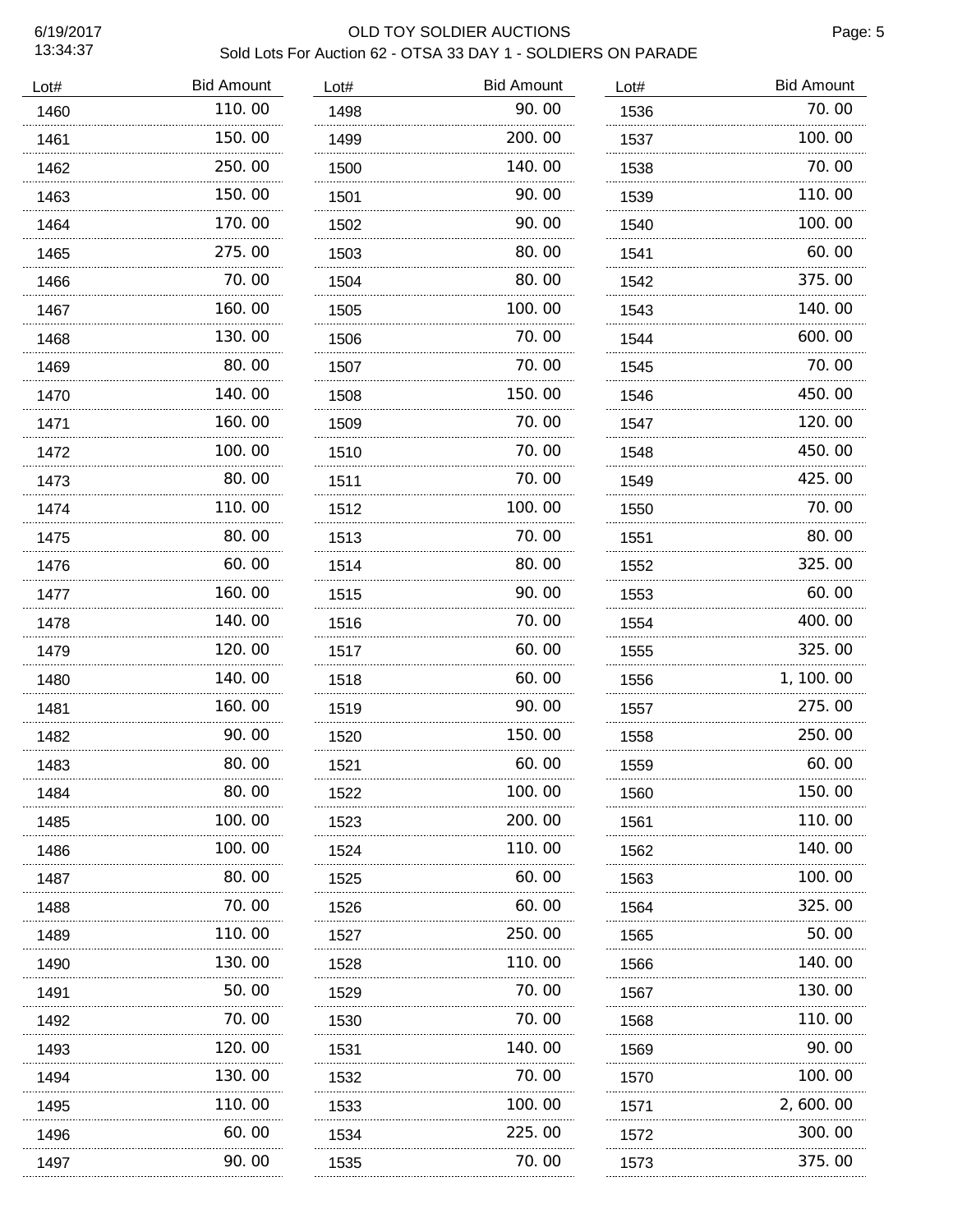| Lot# | <b>Bid Amount</b> | Lot# | <b>Bid Amount</b> | Lot# | <b>Bid Amount</b> |
|------|-------------------|------|-------------------|------|-------------------|
| 1574 | 60.00             | 1612 | 90.00             | 1650 | 70.00             |
| 1575 | 130.00            | 1613 | 180.00            | 1651 | 110.00            |
| 1576 | 70.00             | 1614 | 90.00             |      |                   |
| 1577 | 80.00             | 1615 | 50.00             |      |                   |
| 1578 | 80.00             | 1616 | 35.00             |      |                   |
| 1579 | 60.00             | 1617 | 50.00             |      |                   |
| 1580 | 70.00             | 1618 | 45.00             |      |                   |
| 1581 | 50.00             | 1619 | 100.00            |      |                   |
| 1582 | 750.00            | 1620 | 45.00             |      |                   |
| 1583 | 180.00            | 1621 | 40.00             |      |                   |
| 1584 | 35.00             | 1622 | 70.00             |      |                   |
| 1585 | 30.00             | 1623 | 20.00             |      |                   |
| 1586 | 45.00             | 1624 | 60.00             |      |                   |
| 1587 | 300.00            | 1625 | 10.00             |      |                   |
| 1588 | 750.00            | 1626 | 10.00             |      |                   |
| 1589 | 80.00             | 1627 | 10.00             |      |                   |
| 1590 | 110.00<br>        | 1628 | 10.00<br>.        |      |                   |
| 1591 | 850.00<br>.       | 1629 | 25.00<br>.        |      |                   |
| 1592 | 350.00            | 1630 | 15.00             |      |                   |
| 1593 | 100.00            | 1631 | 15.00             |      |                   |
| 1594 | 375.00            | 1632 | 20.00             |      |                   |
| 1595 | 400.00            | 1633 | 35.00             |      |                   |
| 1596 | 275.00            | 1634 | 20.00             |      |                   |
| 1597 | 80.00             | 1635 | 15.00             |      |                   |
| 1598 | 375.00            | 1636 | 20.00             |      |                   |
| 1599 | 110.00            | 1637 | 10.00             |      |                   |
| 1600 | 160.00            | 1638 | 5.00              |      |                   |
| 1601 | 275.00            | 1639 | 25.00             |      |                   |
| 1602 | 475.00            | 1640 | 25,00             |      |                   |
| 1603 | 650.00            | 1641 | 20.00             |      |                   |
| 1604 | 225.00            | 1642 | 120.00            |      |                   |
| 1605 | 35.00             | 1643 | 150.00            |      |                   |
| 1606 | 40.00             | 1644 | 130.00            |      |                   |
| 1607 | 30.00             | 1645 | 150.00            |      |                   |
| 1608 | 45.00             | 1646 | 80.00             |      |                   |
| 1609 | 80.00             | 1647 | 100.00            |      |                   |
| 1610 | 325.00<br>.       | 1648 | 90.00<br>.        |      |                   |
| 1611 | 50.00             | 1649 | 110. 00           |      |                   |
|      |                   |      |                   |      |                   |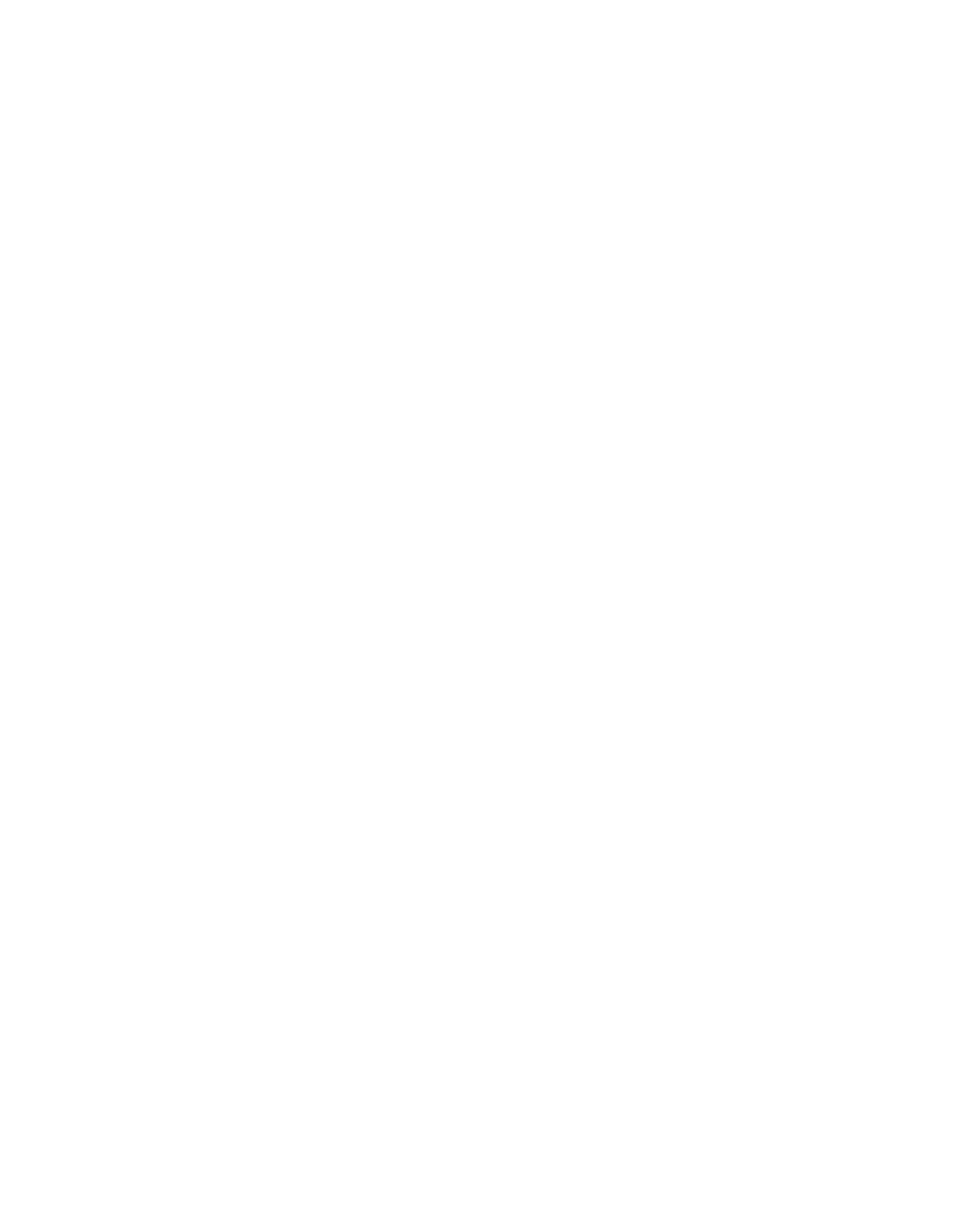45.00 60.00 120.00

 3,100.00 60.00 45.00

 45.00 180.00 35.00

 1,400.00 300.00 100.00 150.00

. . . . . . . . . . .

. . . . . . . . . . . . . .

 225.00 3,100.00 200.00 100.00

 160.00 40.00 250.00

 100.00 80.00

 160.00 225.00 130.00

...........

 170.00 300.00 275.00

 160.00 425.00 1,900.00 15.00 50.00

**Bid Amount** 60.00

| 6/19/2017<br>14:00:49 |                   |      | OLD TOY SOLDIER AUCTIONS<br>Sold Lots For Auction 56 - OTSA 33 DAY 2- SOLDIERS ON PARADE |      |  |
|-----------------------|-------------------|------|------------------------------------------------------------------------------------------|------|--|
| Lot#                  | <b>Bid Amount</b> | Lot# | <b>Bid Amount</b>                                                                        | Lot# |  |
| 2001                  | 50.00             | 2039 | 120.00                                                                                   | 2077 |  |
| 2002                  | 50.00             | 2040 | 160.00                                                                                   | 2078 |  |
| 2003                  | 120. 00           | 2041 | 35.00                                                                                    | 2079 |  |
| 2004                  | 1, 100. 00        | 2042 | 500.00                                                                                   | 2080 |  |
| 2005                  | 70. 00            | 2043 | 375,00                                                                                   | 2081 |  |

| 2040 | 160.00     | 2078 | 80.00     |
|------|------------|------|-----------|
| 2041 | 35.00      | 2079 | 600.00    |
| 2042 | 500.00     | 2080 | 650.00    |
| 2043 | 375.00     | 2081 | 25.00     |
| 2044 | 1, 200. 00 | 2082 | 130.00    |
| 2045 | 1,000.00   | 2083 | 90.00     |
| 2046 | 130.00     | 2084 | 130.00    |
| 2047 | 600.00     | 2085 | 180.00    |
| 2048 | 100.00     | 2086 | 750.00    |
| 2049 | 300.00     | 2087 | 750.00    |
| 2050 | 70.00      | 2088 | 90.00     |
| 2051 | 600.00     | 2089 | 60.00     |
| 2052 | 150.00     | 2090 | 400.00    |
| 2053 | 1, 100.00  | 2091 | 130.00    |
| 2054 | 130.00     | 2092 | 10.00     |
| 2055 | 500.00     | 2093 | 110.00    |
| 2056 | 160.00     | 2094 | 100.00    |
| 2057 | 100.00     | 2095 | 110.00    |
| 2058 | 275.00     | 2096 | 190.00    |
| 2059 | 150.00     | 2097 | 50.00     |
| 2060 | 700.00     | 2098 | 60.00     |
| 2061 | 275.00     | 2099 | 130.00    |
| 2062 | 60.00      | 2100 | 160.00    |
| 2063 | 45.00      | 2101 | 35.00     |
| 2064 | 60.00      | 2102 | 50.00     |
| 2065 | 190.00     | 2103 | 45.00     |
| 2066 | 225.00     | 2104 | 110.00    |
| 2067 | 140.00     | 2105 | 120.00    |
| 2068 | 70.00      | 2106 | 150.00    |
| 2069 | 190.00     | 2107 | 35.00     |
| 2070 | 700.00     | 2108 | 190.00    |
| 2071 | 70.00      | 2109 | 200.00    |
| 2072 | 120. 00    | 2110 | 200.00    |
| 2073 | 140. 00    | 2111 | 300.00    |
| 2074 | 275.00     | 2112 | 190.00    |
| 2075 | 90.00      | 2113 | 425.00    |
| 2076 | 150.00     | 2114 | 2, 100.00 |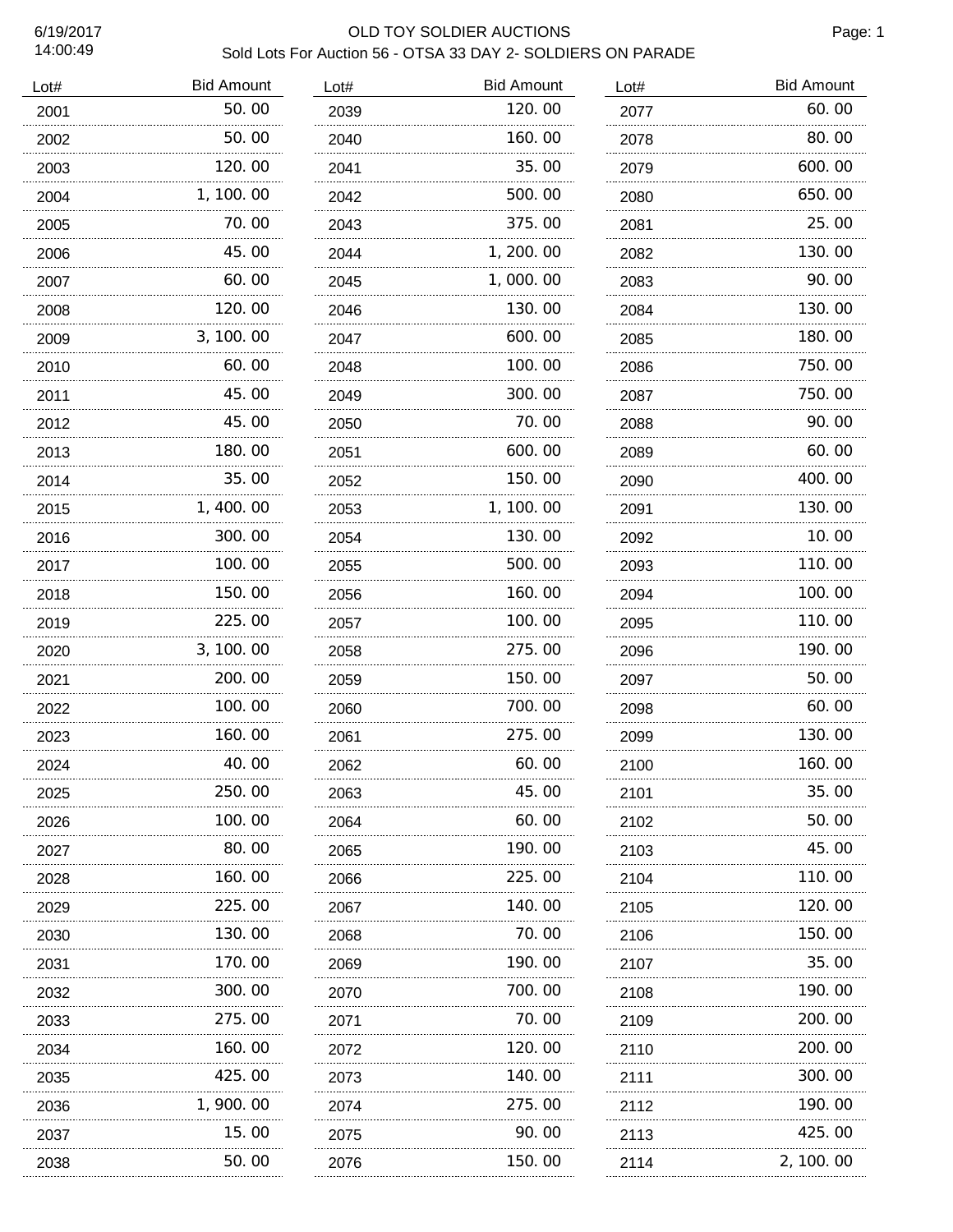| Lot# | <b>Bid Amount</b> | Lot# | <b>Bid Amount</b> | Lot#      | <b>Bid Amount</b> |
|------|-------------------|------|-------------------|-----------|-------------------|
| 2115 | 850.00            | 2153 | 90.00             | 2191      | 70.00             |
| 2116 | 275.00            | 2154 | 120.00            | 2192      | 120.00            |
| 2117 | 100.00            | 2155 | 110.00            | 2193      | 375.00            |
| 2118 | 225.00            | 2156 | 180.00            | 2194      | 1,300.00          |
| 2119 | 70.00             | 2157 | 80.00             | 2195      | 400.00            |
| 2120 | 500.00            | 2158 | 70.00             | 2196      | 500.00            |
| 2121 | 120.00            | 2159 | 70.00             | 2197      | 1,300.00          |
| 2122 | 250.00            | 2160 | 120.00            | 2198      | 160.00            |
| 2123 | 850.00            | 2161 | 80.00             | 2199      | 1, 100. 00        |
| 2124 | 400.00            | 2162 | 100.00            | 2200      | 3,700.00          |
| 2125 | 1,000.00          | 2163 | 160.00            | 2201      | 8,500.00          |
| 2126 | 450.00            | 2164 | 60.00             | 2202      | 1,400.00          |
| 2127 | 750.00            | 2165 | 600.00            | 2203      | 8,500.00          |
| 2128 | 550.00            | 2166 | 425.00            | 2204      | 275.00            |
| 2129 | 180.00            | 2167 | 1, 100.00         | 2205      | 275.00            |
| 2130 | 300.00            | 2168 | 1,600.00          | 2206      | 150.00            |
| 2131 | 325.00            | 2169 | 800.00            | 2207      | 700.00            |
| 2132 | 600.00            | 2170 | 950.00            | 2208      | 160.00            |
| 2133 | 850.00            | 2171 | 1,800.00          | 2209      | 600.00            |
| 2134 | 300.00            | 2172 | 110.00            | 2210      | 180.00            |
| 2135 | 450.00            | 2173 | 1,000.00          | 2211      | 20.00             |
| 2136 | 750.00            | 2174 | 400.00            | 2212      | 120.00            |
| 2137 | 4, 100. 00        | 2175 | 450.00            | 2213      | 160.00            |
| 2138 | 375.00            | 2176 | 325.00            | 2214      | 375.00            |
| 2139 | 350.00            | 2177 | 300.00            | 2215      | 110.00            |
| 2140 | 650.00            | 2178 | 130.00            | 2216      | 650.00            |
| 2141 | 300.00            | 2179 | 190.00            | 2217      | 500.00            |
| 2142 | 550.00            | 2180 | 70.00             | 2218      | 350.00            |
| 2143 | 225.00            | 2181 | 110.00            | 2219      | 1,800.00          |
| 2144 | 90.00             | 2182 | 120.00            | 2220      | 70. 00            |
| 2145 | 80.00             | 2183 | 160.00            | 2221      | 160. 00           |
| 2146 | 80.00             | 2184 | 170.00            | 2222      | 100.00            |
| 2147 | 90.00             | 2185 | 140.00            | 2223      | 35.00             |
| 2148 | 100.00            | 2186 | 190.00            | 2224      | 100.00            |
| 2149 | 180. 00           | 2187 | 40.00             | 2225      | 40.00             |
| 2150 | 150.00            | 2188 | 90.00             | 2226      | 30. 00            |
| 2151 | 80.00             | 2189 | 110.00            | 2227      | 70.00             |
| 2152 | 275.00            | 2190 | 200.00            | 2228<br>. | 600.00            |
|      |                   |      |                   |           |                   |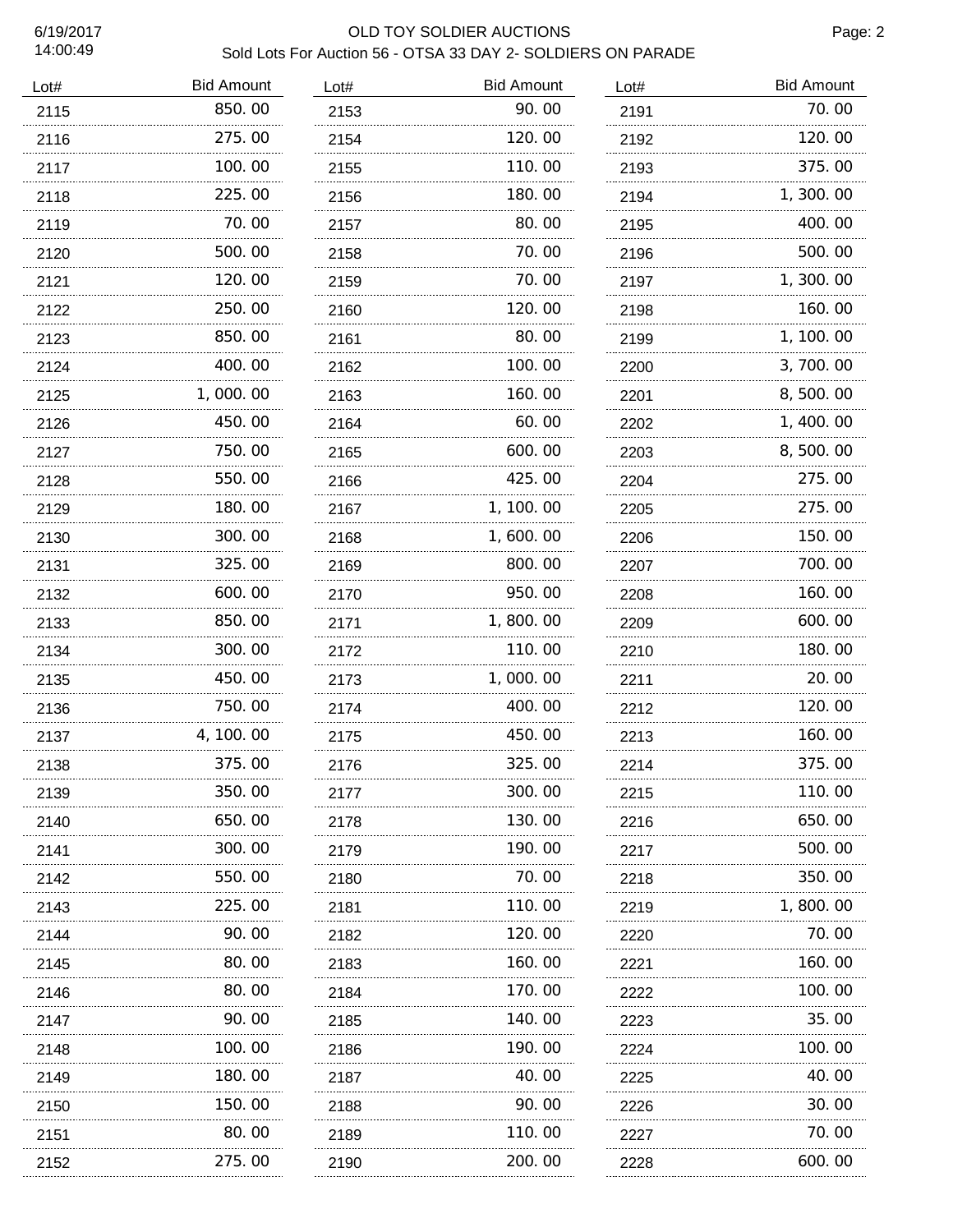$L$ ot#

# 6/19/2017 OLD TOY SOLDIER AUCTIONS

**Bid Amount** 

| ULD TOT SULDIER AUGTIONS<br>Sold Lots For Auction 56 - OTSA 33 DAY 2- SOLDIERS ON PARADE |       |      |                   |      |  |  |  |
|------------------------------------------------------------------------------------------|-------|------|-------------------|------|--|--|--|
| <b>Bid Amount</b>                                                                        |       | Lot# | <b>Bid Amount</b> | Lot# |  |  |  |
|                                                                                          | 25.00 | 3009 | 90.00             | 3047 |  |  |  |
|                                                                                          | חח אד | 2010 |                   | 2010 |  |  |  |

| 2229 | 25.00      | 3009 | 90.00       | 3047 | 110.00   |
|------|------------|------|-------------|------|----------|
| 2230 | 35.00      | 3010 | 70.00       | 3048 | 1,500.00 |
| 2231 | 500.00     | 3011 | 40.00       | 3049 | 110.00   |
| 2232 | 450.00     | 3012 | 60.00       | 3050 | 150.00   |
| 2233 | 400.00     | 3013 | 425.00      | 3051 | 50.00    |
| 2234 | 300.00     | 3014 | 100.00      | 3052 | 110.00   |
| 2235 | 300.00     | 3015 | 90.00       | 3053 | 425.00   |
| 2236 | 225.00     | 3016 | 375.00      | 3054 | 50.00    |
| 2237 | 30.00      | 3017 | 45.00       | 3055 | 500.00   |
| 2238 | 100.00     | 3018 | 60.00       | 3056 | 35.00    |
| 2239 | 275.00     | 3019 | 90.00       | 3057 | 150.00   |
| 2240 | 20.00      | 3020 | 400.00      | 3058 | 70.00    |
| 2241 | 20.00      | 3021 | 40.00       | 3059 | 300.00   |
| 2242 | 50.00      | 3022 | 50.00       | 3060 | 300.00   |
| 2243 | 20.00      | 3023 | 325.00      | 3061 | 90.00    |
| 2244 | 50.00      | 3024 | 25.00       | 3062 | 650.00   |
| 2245 | 60.00      | 3025 | 90.00       | 3063 | 80.00    |
| 2246 | 200.00     | 3026 | 375.00      | 3064 | 90.00    |
| 2247 | 100.00     | 3027 | 35.00       | 3065 | 350.00   |
| 2248 | 110.00     | 3028 | 300.00      | 3066 | 130.00   |
| 2249 | 100.00     | 3029 | 70.00       | 3067 | 90.00    |
| 2250 | 120.00     | 3030 | 140.00      | 3068 | 325.00   |
| 2251 | 275.00     | 3031 | 130.00<br>. | 3069 | 110.00   |
| 2252 | 4, 100. 00 | 3032 | 300.00      | 3070 | 130.00   |
| 2253 | 750.00     | 3033 | 140.00      | 3071 | 70.00    |
| 2254 | 375.00     | 3034 | 70. 00      | 3072 | 50.00    |
| 2255 | 850.00     | 3035 | 100.00      | 3073 | 110.00   |
| 2256 | 400.00     | 3036 | 90.00       | 3074 | 140.00   |
| 2257 | 160. 00    | 3037 | 170.00      | 3075 | 550.00   |
| 2258 | 325.00     | 3038 | 425.00      | 3076 | 100.00   |
| 3001 | 850,00     | 3039 | 60.00       | 3077 | 45.00    |
| 3002 | 45.00      | 3040 | 50.00       | 3078 | 45.00    |
| 3003 | 40.00      | 3041 | 50. 00      | 3079 | 40.00    |
| 3004 | 100.00     | 3042 | 50.00       | 3080 | 60.00    |
| 3005 | 70.00      | 3043 | 70. 00      | 3081 | 120.00   |
| 3006 | 90.00      | 3044 | 90.00       | 3082 | 500.00   |
| 3007 | 100.00     | 3045 | 160.00      | 3083 | 600.00   |
| 3008 | 160.00     | 3046 | 170.00      | 3084 | 90.00    |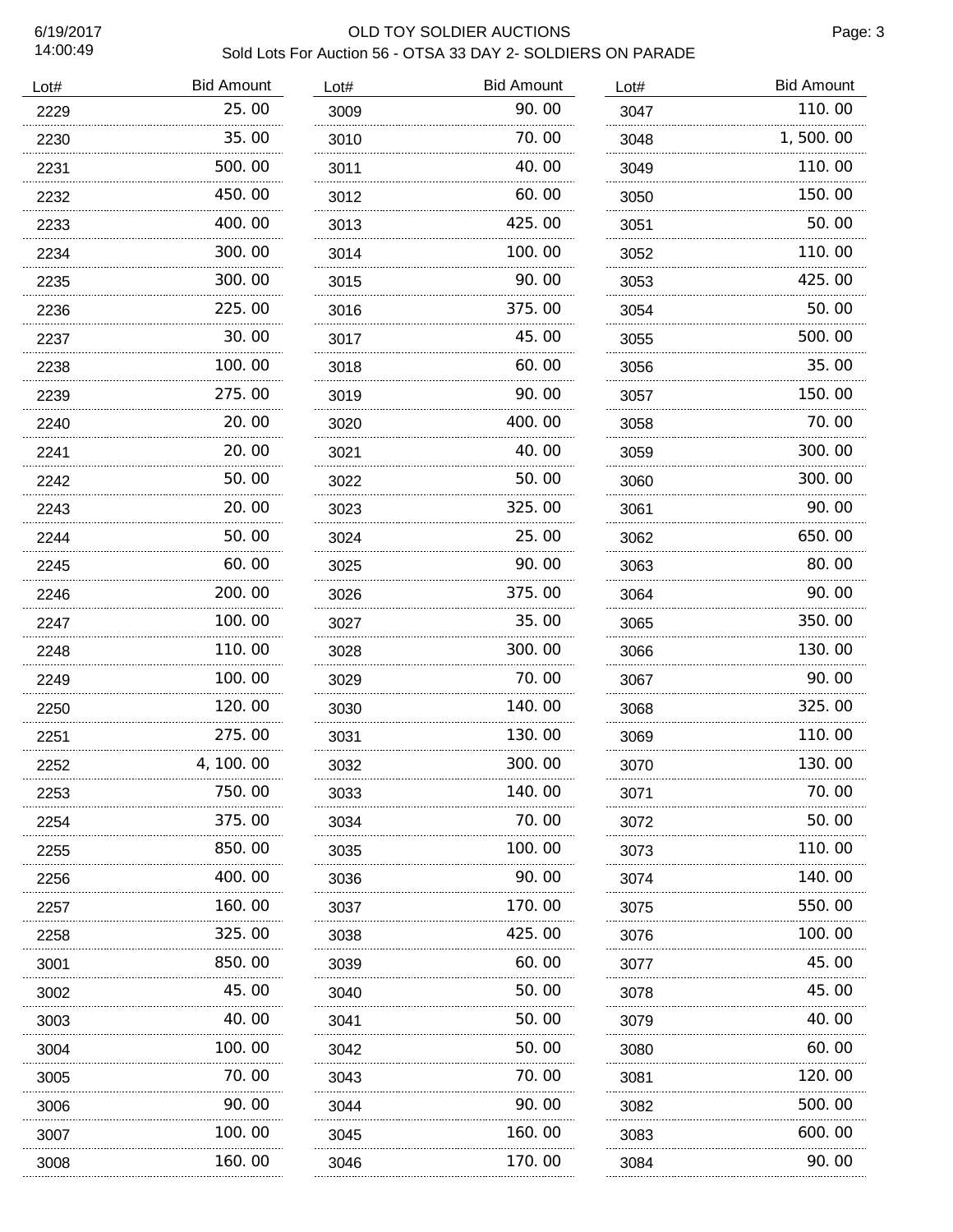| Lot# | <b>Bid Amount</b> | Lot# | <b>Bid Amount</b> | Lot# | <b>Bid Amount</b> |
|------|-------------------|------|-------------------|------|-------------------|
| 3085 | 110.00            | 3123 | 40.00             | 3161 | 50.00             |
| 3086 | 60.00             | 3124 | 40.00             | 3162 | 60.00             |
| 3087 | 275.00            | 3125 | 275.00            | 3163 | 45.00             |
| 3088 | 120.00            | 3126 | 100.00            | 3164 | 60.00             |
| 3089 | 120.00            | 3127 | 100.00            | 3165 | 25.00             |
| 3090 | 35.00             | 3128 | 25.00             | 3166 | 375.00            |
| 3091 | 20.00             | 3129 | 40.00             | 3167 | 20.00             |
| 3092 | 130.00            | 3130 | 80.00             | 3168 | 200.00            |
| 3093 | 50.00             | 3131 | 650.00            | 3169 | 120.00            |
| 3094 | 45.00             | 3132 | 60.00             | 3170 | 130.00            |
| 3095 | 40.00             | 3133 | 180.00            | 3171 | 60.00             |
| 3096 | 110.00            | 3134 | 325.00            | 3172 | 90.00             |
| 3097 | 40.00             | 3135 | 70.00             | 3173 | 30.00             |
| 3098 | 35.00             | 3136 | 90.00             | 3174 | 20.00             |
| 3099 | 40.00             | 3137 | 45.00             | 3175 | 225.00            |
| 3100 | 90.00             | 3138 | 50.00             | 3176 | 50.00             |
| 3101 | 20.00             | 3139 | 160.00            | 3177 | 35.00             |
| 3102 | 35.00             | 3140 | 45.00             | 3178 | 450.00            |
| 3103 | 100.00            | 3141 | 60.00             | 3179 | 35.00             |
| 3104 | 200.00            | 3142 | 25.00             | 3180 | 25.00             |
| 3105 | 180.00            | 3143 | 30.00             | 3181 | 180.00            |
| 3106 | 190.00            | 3144 | 20.00             | 3182 | 80.00             |
| 3107 | 60.00             | 3145 | 15.00             | 3183 | 80.00             |
| 3108 | 80.00             | 3146 | 70.00             | 3184 | 45.00             |
| 3109 | 60.00             | 3147 | 70. 00            | 3185 | 190.00            |
| 3110 | 70.00             | 3148 | 20, 00            | 3186 | 1, 400. 00        |
| 3111 | 70.00             | 3149 | 400.00            | 3187 | 50.00             |
| 3112 | 45.00             | 3150 | 90.00             | 3188 | 60. 00            |
| 3113 | 45.00             | 3151 | 30.00             | 3189 | 45.00             |
| 3114 | 80.00             | 3152 | 550.00            | 3190 | 25. 00            |
| 3115 | 110. 00           | 3153 | 60.00             | 3191 | 250.00            |
| 3116 | 325.00            | 3154 | 130.00            | 3192 | 80.00             |
| 3117 | 35.00             | 3155 | 225.00            | 3193 | 450.00            |
| 3118 | 50.00             | 3156 | 70.00             | 3194 | 180.00            |
| 3119 | 30.00             | 3157 | 130.00            | 3195 | 120.00            |
| 3120 | 20.00             | 3158 | 60.00             | 3196 | 80.00             |
| 3121 | 130.00            | 3159 | 90.00             | 3197 | 60.00             |
| 3122 | 300.00            | 3160 | 90.00             | 3198 | 40.00             |
|      |                   |      |                   |      |                   |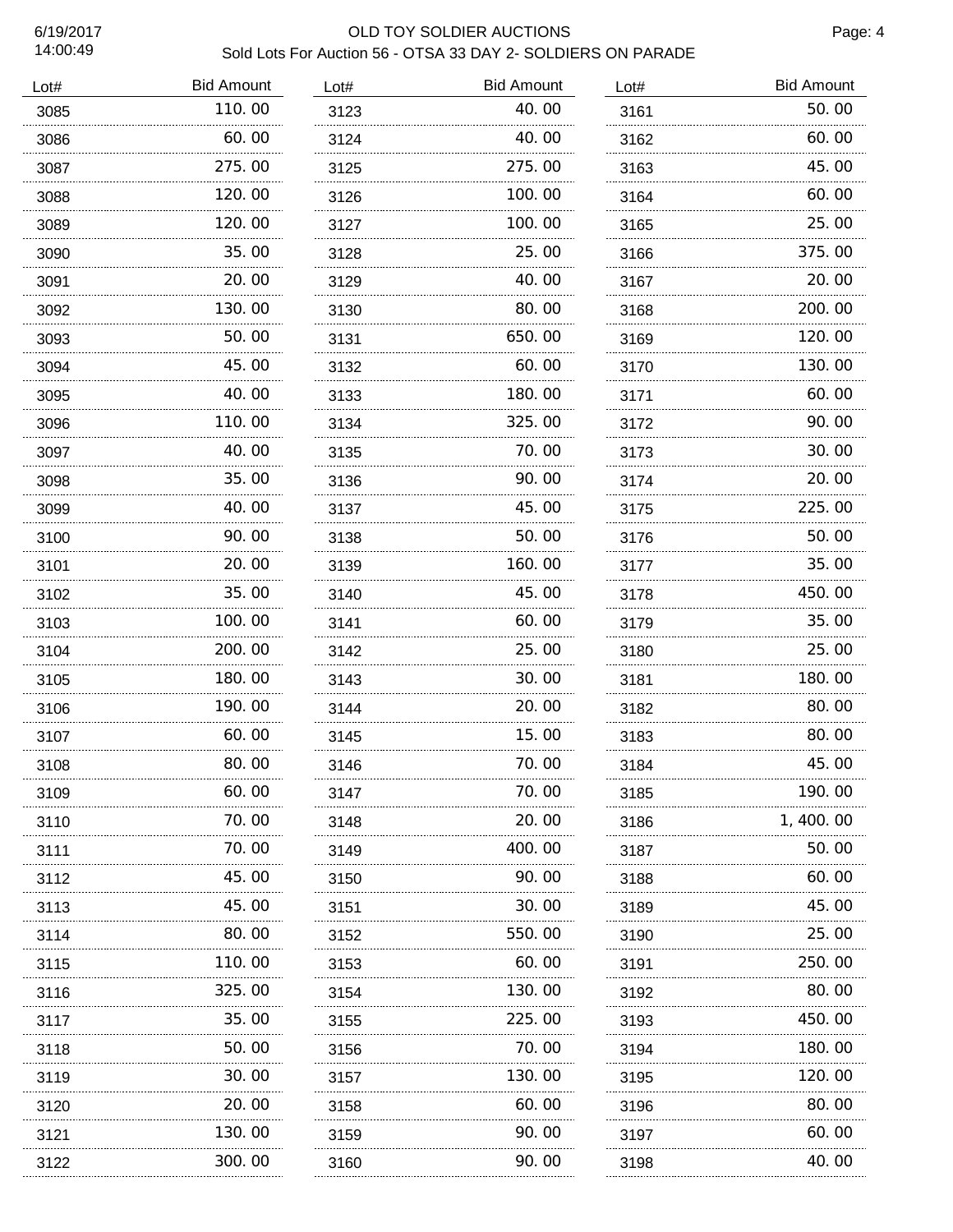60.00 15.00 120.00 40.00 350.00

 275.00 180.00 475.00

 70.00 70.00

 300.00 50.00 300.00 20.00 70.00 110.00

 40.00 1,900.00 35.00

 90.00 50.00 90.00

 80.00 70.00

. . . . . . . . . . .

 40.00 250.00 100.00 90.00 100.00 45.00

...........

 25.00 15.00 80.00 15.00 60.00

### 6/19/2017 OLD TOY SOLDIER AUCTIONS

#### Sold Lots For Auction 56 - OTSA 33 DAY 2- SOLDIERS ON PARADE Lot# Bid Amount 30.00 30.00 50.00 Lot# Bid Amount 225.00 70.00 Lot# Bid Amount

| 3237 | 225.00   | 3275 | 35.00  |
|------|----------|------|--------|
| 3238 | 70.00    | 3276 | 60.00  |
| 3239 | 50.00    | 3277 | 250.00 |
| 3240 | 50.00    | 3278 | 90.00  |
| 3241 | 45.00    | 3279 | 170.00 |
| 3242 | 200.00   | 3280 | 350.00 |
| 3243 | 30.00    | 3281 | 35.00  |
| 3244 | 35.00    | 3282 | 450.00 |
| 3245 | 45.00    | 3283 | 180.00 |
| 3246 | 35.00    | 3284 | 30.00  |
| 3247 | 50.00    | 3285 | 30.00  |
| 3248 | 1,300.00 | 3286 | 275.00 |
| 3249 | 60.00    | 3287 | 90.00  |
| 3250 | 100.00   | 3288 | 250.00 |
| 3251 | 70.00    | 3289 | 300.00 |
| 3252 | 150.00   | 3290 | 80.00  |
| 3253 | 110.00   | 3291 | 325.00 |
| 3254 | 200.00   | 3292 | 35.00  |
| 3255 | 60.00    | 3293 | 20.00  |
| 3256 | 45.00    | 3294 | 35.00  |
| 3257 | 120.00   | 3295 | 45.00  |
| 3258 | 80.00    | 3296 | 25.00  |
| 3259 | 80.00    | 3297 | 200.00 |
| 3260 | 60.00    | 3298 | 160.00 |
| 3261 | 325.00   | 3299 | 20,00  |
| 3262 | 40.00    | 3300 | 40.00  |
| 3263 | 50.00    | 3301 | 120.00 |
| 3264 | 60.00    | 3302 | 45.00  |
| 3265 | 90.00    | 3303 | 100.00 |
| 3266 | 120. 00  | 3304 | 40. OO |
| 3267 | 45.00    | 3305 | 90.00  |
| 3268 | 110.00   | 3306 | 25.00  |
| 3269 | 50.00    | 3307 | 120.00 |
| 3270 | 550.00   | 3308 | 90.00  |
| 3271 | 40. OO   | 3309 | 100.00 |
| 3272 | 30.00    | 3310 | 60.00  |
| 3273 | 25.00    | 3311 | 80.00  |
| 3274 | 25.00    | 3312 | 150.00 |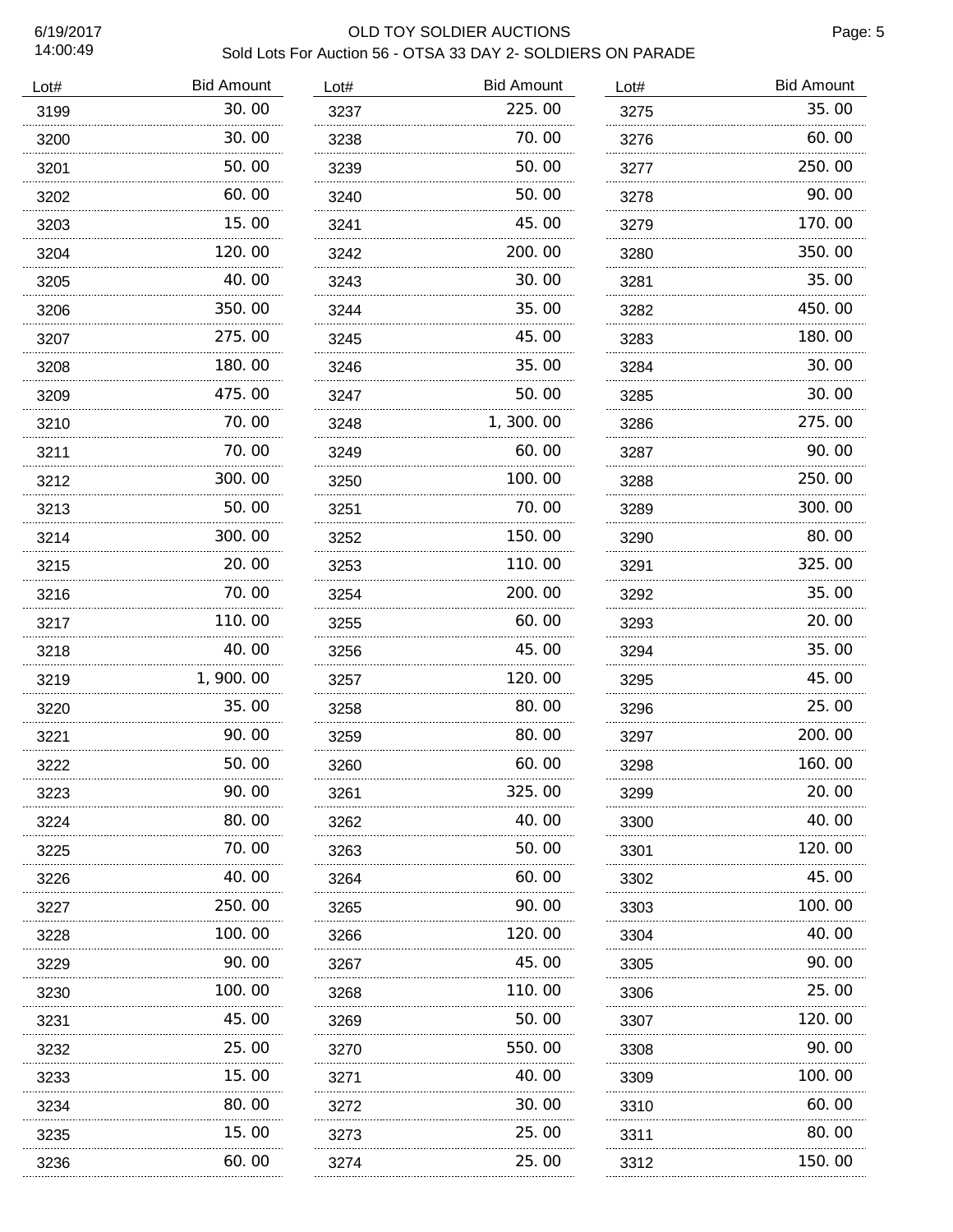| Lot# | <b>Bid Amount</b> | Lot# | <b>Bid Amount</b> |
|------|-------------------|------|-------------------|
| 3313 | 30.00             | 3351 | 275.00            |
| 3314 | 20.00             | 3352 | 110.00            |
| 3315 | 70.00             | 3353 | 350.00            |
| 3316 | 150.00            | 3354 | 500.00            |
| 3317 | 80.00             | 3355 | 170.00            |
| 3318 | 90.00             | 3356 | 200.00            |
| 3319 | 45.00             | 3357 | 50.00             |
| 3320 | 30.00             | 3358 | 450.00            |
| 3321 | 130.00            | 3359 | 500.00            |
| 3322 | 120.00            | 3360 | 325.00            |
| 3323 | 20.00             | 3361 | 300.00            |
| 3324 | 45.00             | 3362 | 120.00            |
| 3325 | 60.00             | 3363 | 400.00            |
| 3326 | 40.00             | 3364 | 35.00             |
| 3327 | 80.00             | 3365 | 120.00            |
| 3328 | 90.00             | 3366 | 600.00            |
| 3329 | 20.00             | 3367 | 225.00            |
| 3330 | 50.00             | 3368 | 50. 00            |
| 3331 | 60.00             | 3369 | 200.00            |
| 3332 | 35.00             | 3370 | 20.00             |
| 3333 | 30.00             | 3371 | 100.00            |
| 3334 | 110.00            | 3372 | 15.00             |
| 3335 | 25.00             | 3373 | 15.00             |
| 3336 | 25.00             | 3374 | 20.00             |
| 3337 | 140.00            | 3375 | 15.00             |
| 3338 | 90.00             | 3376 | 20.00             |
| 3339 | 40.00             | 3377 | 110.00            |
| 3340 | 50.00             | 3378 | 15.00             |
| 3341 | 90.00             | 3379 | 30.00             |
| 3342 | 90.00             | 3380 | 20.00             |
| 3343 | 150. 00           | 3381 | 25.00             |
| 3344 | 90.00             | 3382 | 20. 00            |
| 3345 | 30.00             | 3383 | 20.00             |
| 3346 | 25.00             | 3384 | 35.00             |
| 3347 | 170. 00           | 3385 | 5.00              |
| 3348 | 140. 00           | 3386 | 50.00             |
| 3349 | 70. 00            | 3387 | 950.00            |
| 3350 | 60.00             |      |                   |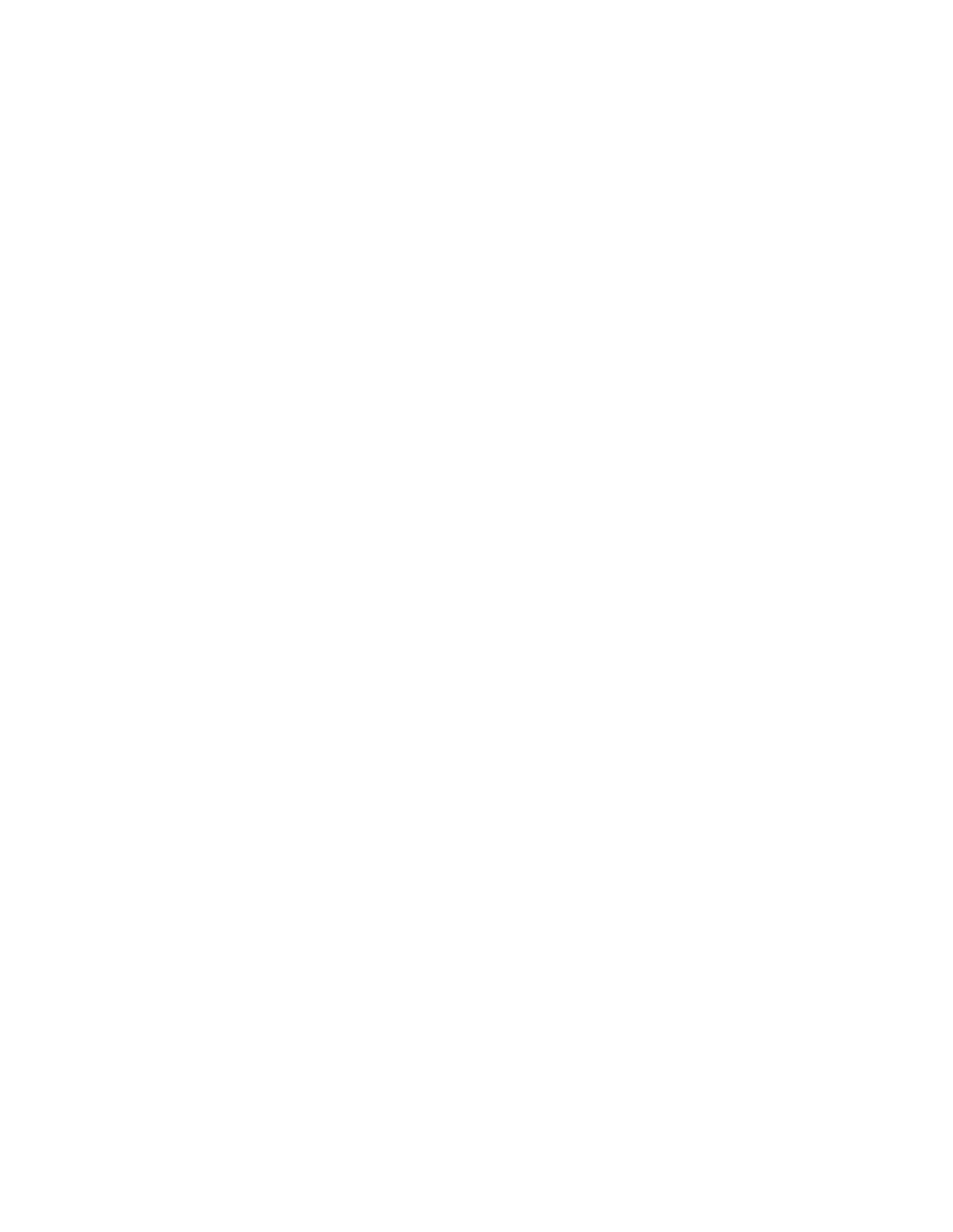6/19/2017<br>14:19:42

# OLD TOY SOLDIER AUCTIONS

|                   |      | Sold Lots For Auction 59 - OTSA 33 DAY 3 - SOLDIERS ON PARADE |      |
|-------------------|------|---------------------------------------------------------------|------|
| <b>Bid Amount</b> | Lot# | <b>Bid Amount</b>                                             | Lot# |
| $\sim$ $\sim$     |      | $\sim$ $\sim$                                                 |      |

| Lot# | <b>Bid Amount</b> | Lot# | <b>Bid Amount</b> | Lot# | <b>Bid Amount</b> |
|------|-------------------|------|-------------------|------|-------------------|
| 4001 | 40.00             | 4039 | 60.00             | 4077 | 350.00            |
| 4002 | 130.00            | 4040 | 60.00             | 4078 | 250.00            |
| 4003 | 375.00            | 4041 | 70.00             | 4079 | 325.00            |
| 4004 | 50.00             | 4042 | 40.00             | 4080 | 425.00            |
| 4005 | 170.00            | 4043 | 60.00             | 4081 | 800.00            |
| 4006 | 45.00             | 4044 | 30.00             | 4082 | 275.00            |
| 4007 | 60.00             | 4045 | 325.00            | 4083 | 600.00            |
| 4008 | 60.00             | 4046 | 600.00            | 4084 | 180.00            |
| 4009 | 60.00             | 4047 | 225.00            | 4085 | 600.00            |
| 4010 | 40.00             | 4048 | 80.00             | 4086 | 300.00            |
| 4011 | 60.00             | 4049 | 160.00            | 4087 | 250.00            |
| 4012 | 60.00             | 4050 | 225.00            | 4088 | 150.00            |
| 4013 | 350.00            | 4051 | 110.00            | 4089 | 425.00            |
| 4014 | 60.00             | 4052 | 250.00            | 4090 | 45.00             |
| 4015 | 60.00             | 4053 | 350.00            | 4091 | 2, 900. 00        |
| 4016 | 60.00             | 4054 | 80.00             | 4092 | 110.00            |
| 4017 | 60.00             | 4055 | 225.00            | 4093 | 100.00            |
| 4018 | 170.00            | 4056 | 550.00            | 4094 | 450.00            |
| 4019 | 100.00            | 4057 | 2, 200. 00        | 4095 | 1, 300. 00        |
| 4020 | 80.00             | 4058 | 800.00            | 4096 | 2,000.00          |
| 4021 | 140.00            | 4059 | 225.00            | 4097 | 550.00            |
| 4022 | 80.00             | 4060 | 400.00            | 4098 | 100.00            |
| 4023 | 60.00             | 4061 | 250.00            | 4099 | 120.00            |
| 4024 | 475.00            | 4062 | 150.00            | 4100 | 90.00             |
| 4025 | 120.00            | 4063 | 60.00             | 4101 | 600, 00           |
| 4026 | 750.00            | 4064 | 500.00            | 4102 | 180.00            |
| 4027 | 90.00             | 4065 | 550.00            | 4103 | 130.00            |
| 4028 | 30.00             | 4066 | 275.00            | 4104 | 200.00            |
| 4029 | 30.00             | 4067 | 1,000.00          | 4105 | 750.00            |
| 4030 | 70.00             | 4068 | 500.00            | 4106 | 190.00            |
| 4031 | 40.00             | 4069 | 250.00            | 4107 | 1,300.00          |
| 4032 | 50.00             | 4070 | 110.00            | 4108 | 800.00            |
| 4033 | 60.00             | 4071 | 700.00            | 4109 | 130.00            |
| 4034 | 20.00             | 4072 | 225.00            | 4110 | 500.00            |
| 4035 | .<br>20.00        | 4073 | 400.00            | 4111 | 325.00            |
| 4036 | 100. 00           | 4074 | 425.00            | 4112 | 130.00            |
| 4037 | .<br>90.00        | 4075 | .<br>160.00       | 4113 | 900.00            |
| 4038 | 50.00             | 4076 | 2, 200. 00        | 4114 | 60.00             |
|      |                   |      |                   |      |                   |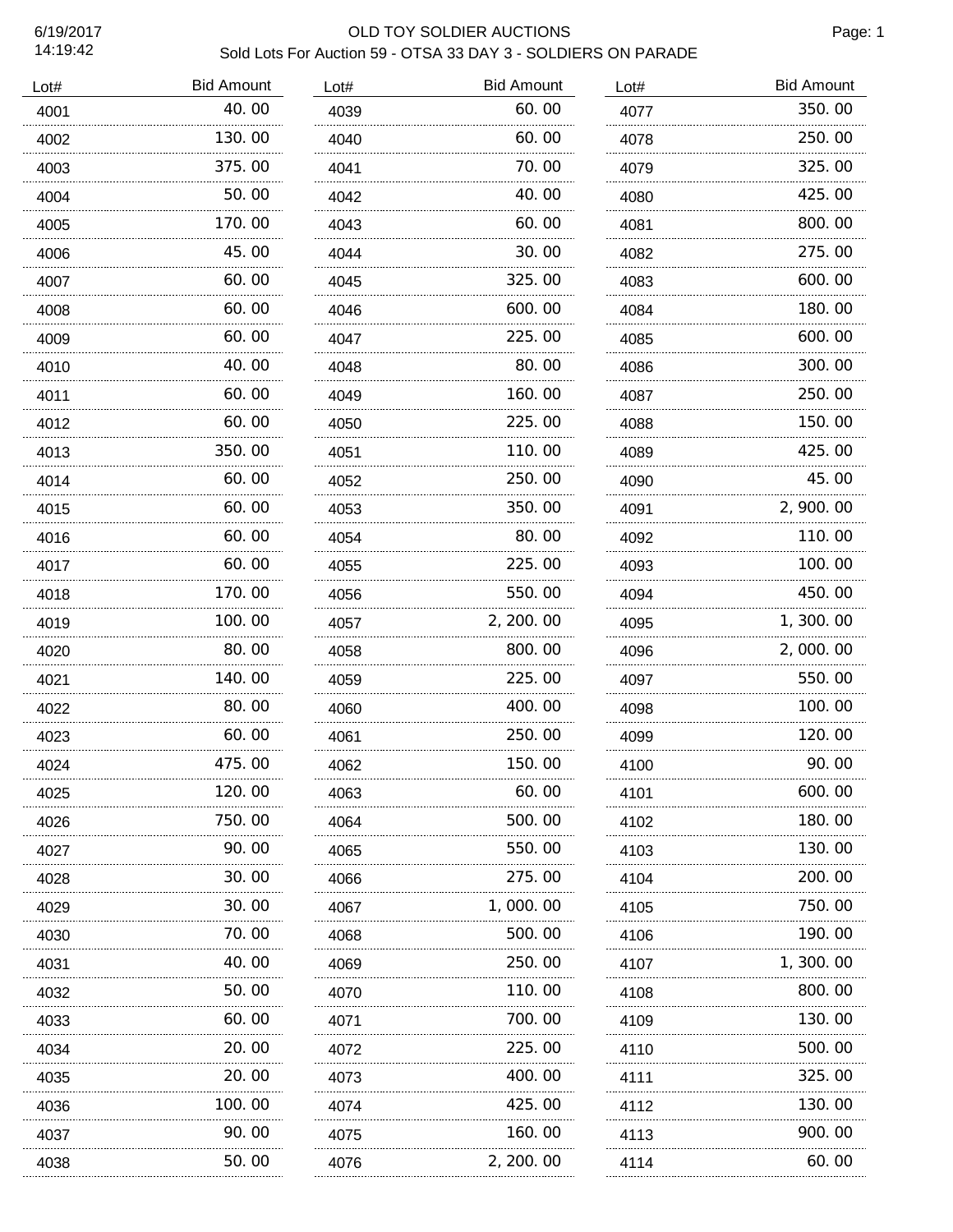### 6/19/2017 OLD TOY SOLDIER AUCTIONS Sold Lots For Auction 59 - OTSA 33 DAY 3 - SOLDIERS ON PARADE

| Lot# | <b>Bid Amount</b> | Lot# | <b>Bid Amount</b> | Lot# | <b>Bid Amount</b> |
|------|-------------------|------|-------------------|------|-------------------|
| 4115 | 80.00             | 4153 | 150.00            | 4191 | 50.00             |
| 4116 | 80.00             | 4154 | 60.00             | 4192 | 475.00            |
| 4117 | 60.00             | 4155 | 60.00             | 4193 | 60.00             |
| 4118 | 60.00             | 4156 | 60.00             | 4194 | 750.00            |
| 4119 | 60.00             | 4157 | 60.00             | 4195 | 200.00            |
| 4120 | 60.00             | 4158 | 40.00             | 4196 | 325.00            |
| 4121 | 70.00             | 4159 | 70.00             | 4197 | 120.00            |
| 4122 | 120.00            | 4160 | 60.00             | 4198 | 60.00             |
| 4123 | 90.00             | 4161 | 70.00             | 4199 | 80.00             |
| 4124 | 60.00             | 4162 | 70.00             | 4200 | 90.00             |
| 4125 | 90.00             | 4163 | 60.00             | 4201 | 90.00             |
| 4126 | 120.00            | 4164 | 50.00             | 4202 | 70.00             |
| 4127 | 130.00            | 4165 | 50.00             | 4203 | 90.00             |
| 4128 | 90.00             | 4166 | 180.00            | 4204 | 200.00            |
| 4129 | 140.00            | 4167 | 40.00             | 4205 | 90.00             |
| 4130 | 100.00            | 4168 | 10.00             | 4206 | 60.00             |
| 4131 | 110.00            | 4169 | 275.00            | 4207 | 150.00            |
| 4132 | 100.00            | 4170 | 130.00            | 4208 | 180.00            |
| 4133 | 100.00            | 4171 | 30.00             | 4209 | 130.00            |
| 4134 | 225.00            | 4172 | 40.00             | 4210 | 110.00            |
| 4135 | 300.00            | 4173 | 30.00             | 4211 | 180.00            |
| 4136 | 100. 00           | 4174 | 250.00            | 4212 | 180.00            |
| 4137 | 40.00             | 4175 | 250.00            | 4213 | 80.00             |
| 4138 | 110. 00           | 4176 | 40. OO            | 4214 | 225. UU           |
| 4139 | 50.00             | 4177 | 60.00             | 4215 | 140.00            |
| 4140 | 60.00             | 4178 | 120. 00           | 4216 | 140.00            |
| 4141 | 40.00             | 4179 | 45.00             | 4217 | 140. 00           |
| 4142 | 50.00             | 4180 | 225.00            | 4218 | 120.00            |
| 4143 | 70.00             | 4181 | 45.00             | 4219 | 160.00            |
| 4144 | 90.00             | 4182 | 60.00             | 4220 | 120.00            |
| 4145 | 60.00             | 4183 | 30.00             | 4221 | 100.00            |
| 4146 | 60.00             | 4184 | 80.00             | 4222 | 275.00            |
| 4147 | 70.00             | 4185 | 70.00             | 4223 | 70.00             |
| 4148 | 100.00            | 4186 | 80.00             | 4224 | 160.00            |
| 4149 | 40.00             | 4187 | 750.00            | 4225 | 200.00            |
| 4150 | 50.00             | 4188 | 110.00            | 4226 | 150.00            |
| 4151 | 70.00             | 4189 | 60.00             | 4227 | 90.00             |
| 4152 | 45.00             | 4190 | 225.00            | 4228 | 50.00             |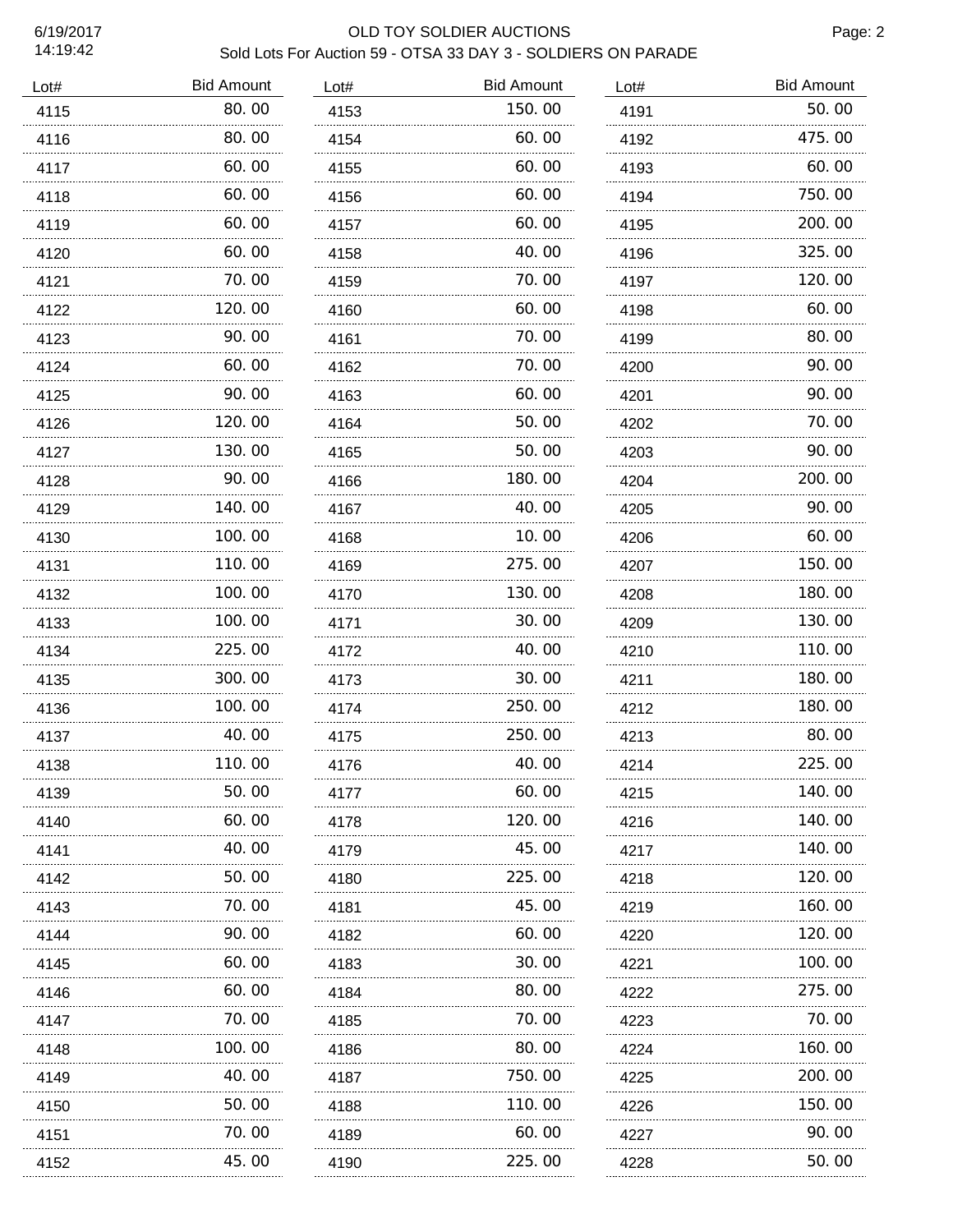## 6/19/2017 OLD TOY SOLDIER AUCTIONS

### Sold Lots For Auction 59 - OTSA 33 DAY 3 - SOLDIERS ON PARADE Lot# Bid Amount 4268 1 Lot# Bid Amount

| LOL# | <b>DIU AITIUUITI</b> | LOL# | וווטטווור טוט |
|------|----------------------|------|---------------|
| 4267 | 30.00                | 4305 | 60.00         |
| 4268 | 140.00               | 4306 | 40.00         |
| 4269 | 90.00                | 4307 | 40.00         |
| 4270 | 160.00               | 4308 | 150.00        |
| 4271 | 160.00               | 4309 | 45.00         |
| 4272 | 45.00                | 4310 | 40.00         |
| 4273 | 50.00                | 4311 | 120.00        |
| 4274 | 30.00                | 4312 | 140.00        |
| 4275 | 35.00                | 4313 | 120.00        |
| 4276 | 30.00                | 4314 | 190.00        |
| 4277 | 250.00               | 4315 | 130.00        |
| 4278 | 110.00               | 4316 | 90.00         |
| 4279 | 100.00               | 4317 | 80.00         |
| 4280 | 90.00                | 4318 | 35.00         |
| 4281 | 70.00                | 4319 | 80.00         |
| 4282 | 90.00                | 4320 | 40.00         |
| 4283 | 140.00               | 4321 | 35.00         |
| 4284 | 200.00               | 4322 | 100.00        |
| 4285 | 50.00                | 4323 | 40.00         |
| 4286 | 45.00                | 4324 | 250.00        |
| 4287 | 35.00                | 4325 | 90.00         |
| 4288 | 45.00                | 4326 | 35.00         |
| 4289 | 50.00                | 4327 | 40.00         |
| 4290 | 40.00                | 4328 | 40.00         |
| 4291 | 80.00                | 4329 | 130.00        |
| 4292 | 90.00                | 4330 | 100.00        |
| 4293 | 25.00                | 4331 | 40.00         |
| 4294 | 25.00                | 4332 | 40.00         |
| 4295 | 60.00                | 4333 | 120.00        |
| 4296 | 100.00               | 4334 | 70. 00        |
| 4297 | 90.00                | 4335 | 90.00         |
| 4298 | 90.00                | 4336 | 160.00        |
| 4299 | 425.00               | 4337 | 45.00         |
| 4300 | 90. 00               | 4338 | 45. 00        |
| 4301 | 45.00                | 4339 | 130.00        |
| 4302 | 90.00                | 4340 | 35.00         |
| 4303 | 80.00                | 4341 | 375.00        |
| 4304 | 100.00               | 4342 | 60.00         |

| Lot# | <b>Bid Amount</b> |
|------|-------------------|
| 4229 | 200.00            |
| 4230 | 160.00            |
| 4231 | 80.00             |
| 4232 | 200.00            |
| 4233 | 190.00            |
| 4234 | 190.00            |
| 4235 | 90.00             |
| 4236 | 180.00            |
| 4237 | 100.00            |
| 4238 | 130.00            |
| 4239 | 200.00            |
| 4240 | 600.00            |
| 4241 | 140.00            |
| 4242 | 100.00            |
| 4243 | 450.00            |
| 4244 | 120.00            |
| 4245 | 375.00            |
| 4246 | 110.00            |
| 4247 | 130.00            |
| 4248 | 325.00            |
| 4249 | 140.00            |
| 4250 | 190.00            |
| 4251 | 100.00            |
| 4252 | 110.00            |
| 4253 | 275.00            |
| 4254 | 100.00<br>.       |
| 4255 | 100.00            |
| 4256 | 60.00             |
| 4257 | 100.00            |
| 4258 | 190.00            |
| 4259 | 120.00            |
| 4260 | 120.00            |
| 4261 | 110.00            |
| 4262 | 190.00            |
| 4263 | 90.00             |
| 4264 | 160.00            |
| 4265 | 40.00             |
| 4266 | 30.00             |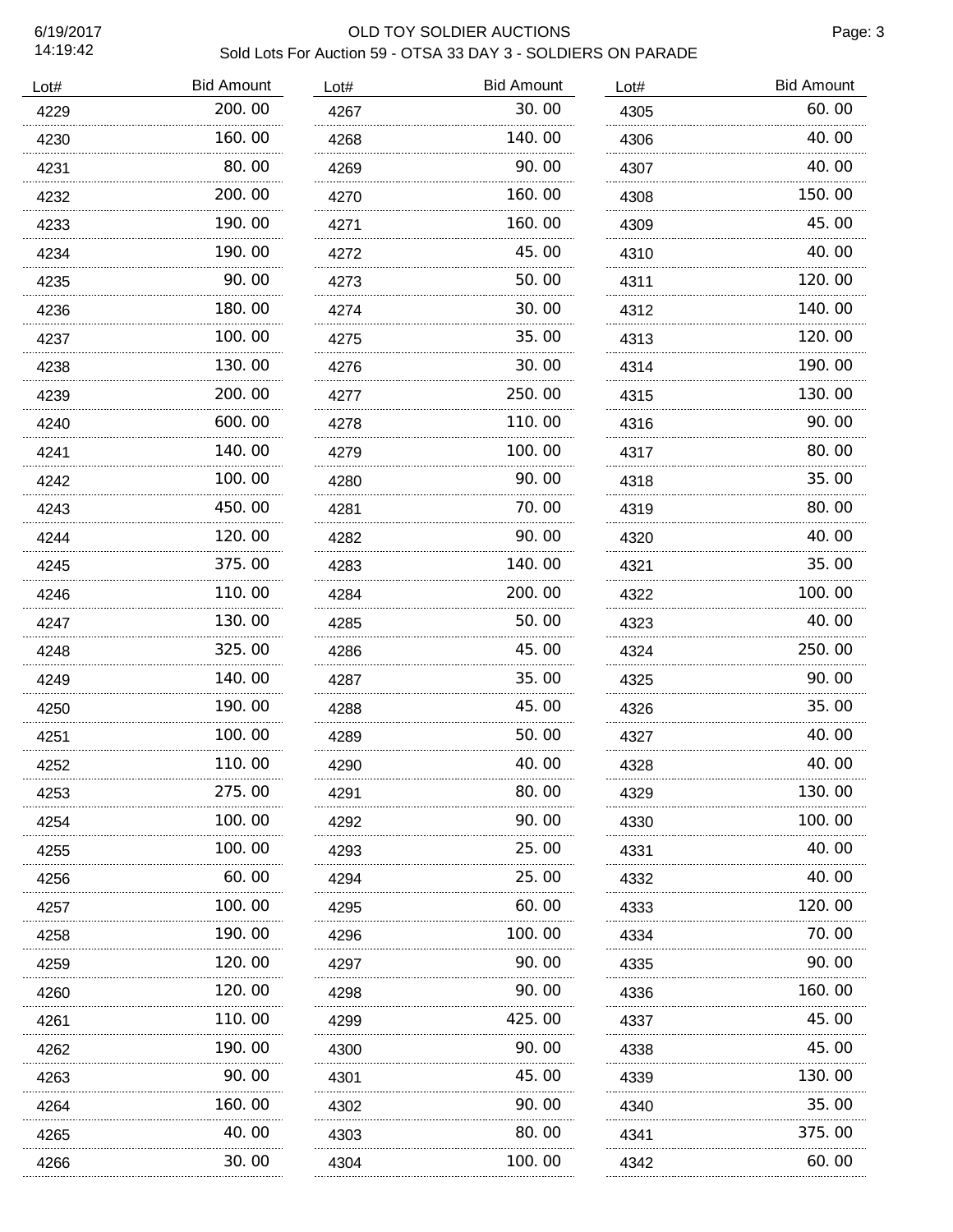| 17.13.74 | SOID LOTS FOR AUCTION 59 - OT SA 33 DAY 3 - SOLDIERS ON PARADE |      |                   |      |                   |
|----------|----------------------------------------------------------------|------|-------------------|------|-------------------|
| Lot#     | <b>Bid Amount</b>                                              | Lot# | <b>Bid Amount</b> | Lot# | <b>Bid Amount</b> |
| 4343     | 30.00                                                          | 4381 | 120.00            | 4419 | 45.00             |
| 4344     | 30.00                                                          | 4382 | 60.00             | 4420 | 50.00             |
| 4345     | 35.00                                                          | 4383 | 70.00             | 4421 | 80.00             |
| 4346     | 20.00                                                          | 4384 | 35.00             | 4422 | 70.00             |
| 4347     | 40.00                                                          | 4385 | 160.00            | 4423 | 70.00             |
| 4348     | 50.00                                                          | 4386 | 130.00            | 4424 | 90.00             |
| 4349     | 50.00                                                          | 4387 | 50.00             | 4425 | 60.00             |
| 4350     | 30.00                                                          | 4388 | 80.00             | 4426 | 80.00             |
| 4351     | 25.00                                                          | 4389 | 70.00             | 4427 | 110.00            |
| 4352     | 100.00                                                         | 4390 | 170.00            | 4428 | 50.00             |
| 4353     | 110.00                                                         | 4391 | 90.00             | 4429 | 225.00            |
| 4354     | 70.00                                                          | 4392 | 80.00             | 4430 | 45.00             |
| 4355     | 100.00                                                         | 4393 | 80.00             | 4431 | 45.00             |
| 4356     | 80.00                                                          | 4394 | 80.00             | 4432 | 50.00             |
| 4357     | 110.00                                                         | 4395 | 550.00            | 4433 | 50.00             |
| 4358     | 100.00                                                         | 4396 | 80.00             | 4434 | 80.00             |
| 4359     | 35.00                                                          | 4397 | 40.00             | 4435 | 70.00             |
| 4360     | 130.00                                                         | 4398 | 45.00             | 4436 | 70.00             |
| 4361     | 60.00                                                          | 4399 | 60.00             | 4437 | 120.00            |
| 4362     | 110.00                                                         | 4400 | 45.00             | 4438 | 45.00             |
| 4363     | 45.00                                                          | 4401 | 45.00             | 4439 | 70.00             |
| 4364     | 70.00                                                          | 4402 | 30.00             | 4440 | 300.00            |
| 4365     | 30.00                                                          | 4403 | 25.00             | 4441 | 140.00            |
| 4366     | 30.00                                                          | 4404 | 35.00             | 4442 | 110.00            |
| 4367     | 30.00                                                          | 4405 | 20.00             | 4443 | 100, 00           |
| 4368     | 30.00                                                          | 4406 | 25.00             | 4444 | 40.00             |
| 4369     | 30.00                                                          | 4407 | 325.00            | 4445 | 45.00             |
| 4370     | 50. 00                                                         | 4408 | 100.00            | 4446 | 35.00             |
| 4371     | 35.00                                                          | 4409 | 80.00             | 4447 | 110.00            |
| 4372     | 250.00                                                         | 4410 | 225.00            | 4448 | 60.00             |
| 4373     | 100.00                                                         | 4411 | 140.00            | 4449 | 40.00             |
| 4374     | 150.00                                                         | 4412 | 120.00            | 4450 | 100.00            |
| 4375     | 100.00                                                         | 4413 | 120.00            | 4451 | 170.00            |
| 4376     | 90.00                                                          | 4414 | 110.00            | 4452 | 45.00             |
| 4377     | 60.00                                                          | 4415 | 100.00            | 4453 | 275.00            |
| 4378     | 90.00                                                          | 4416 | 130.00            | 4454 | 45.00             |
| 4379     | 60.00                                                          | 4417 | 200.00            | 4455 | 10.00             |
| 4380     | 200.00                                                         | 4418 | 190.00            | 4456 | 25.00             |
|          |                                                                |      |                   |      |                   |